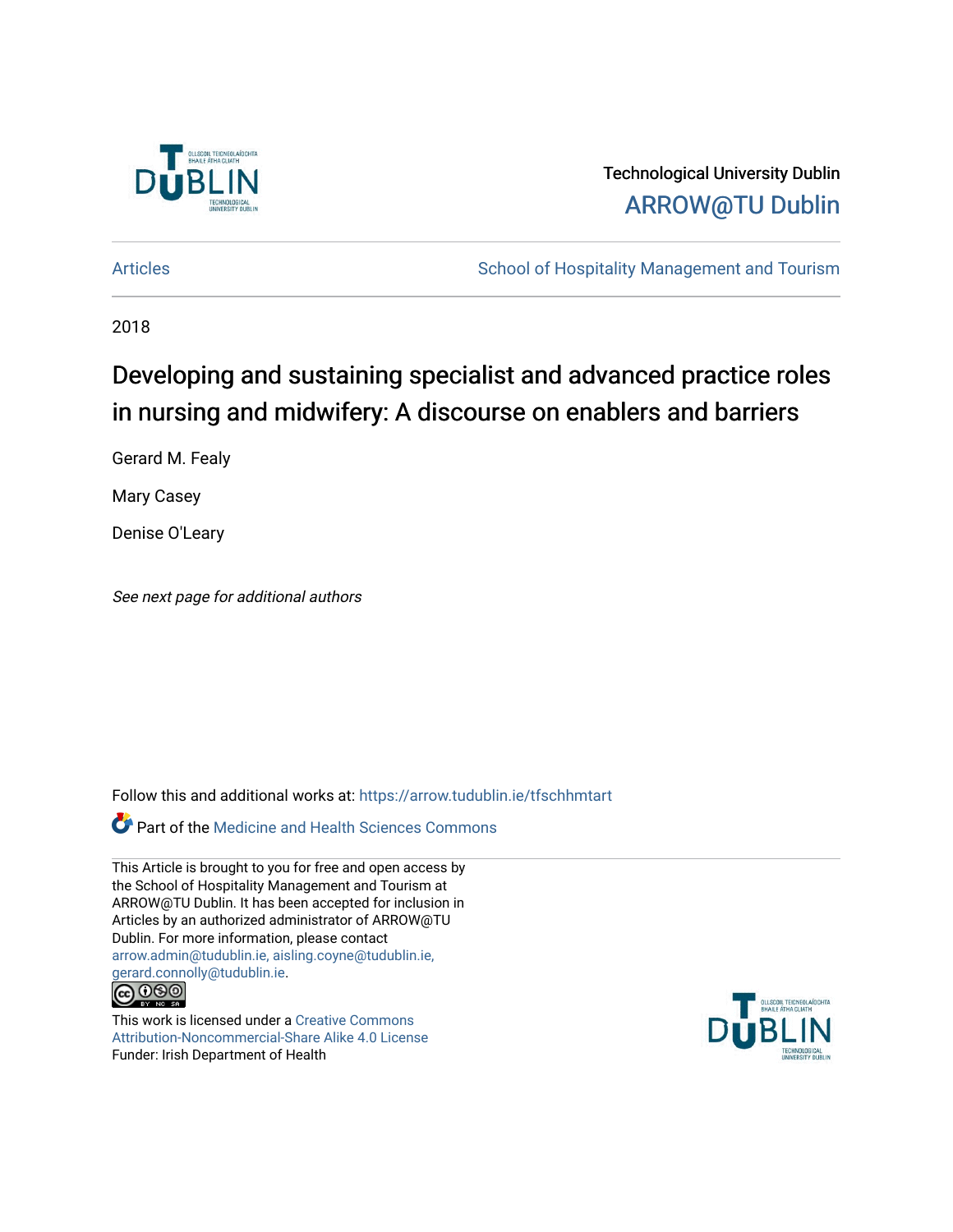## Authors

Gerard M. Fealy, Mary Casey, Denise O'Leary, Martin S. McNamara, Denise O'Brien, Laserina O'Conner, Rita Smith, and Diarmuid Stokes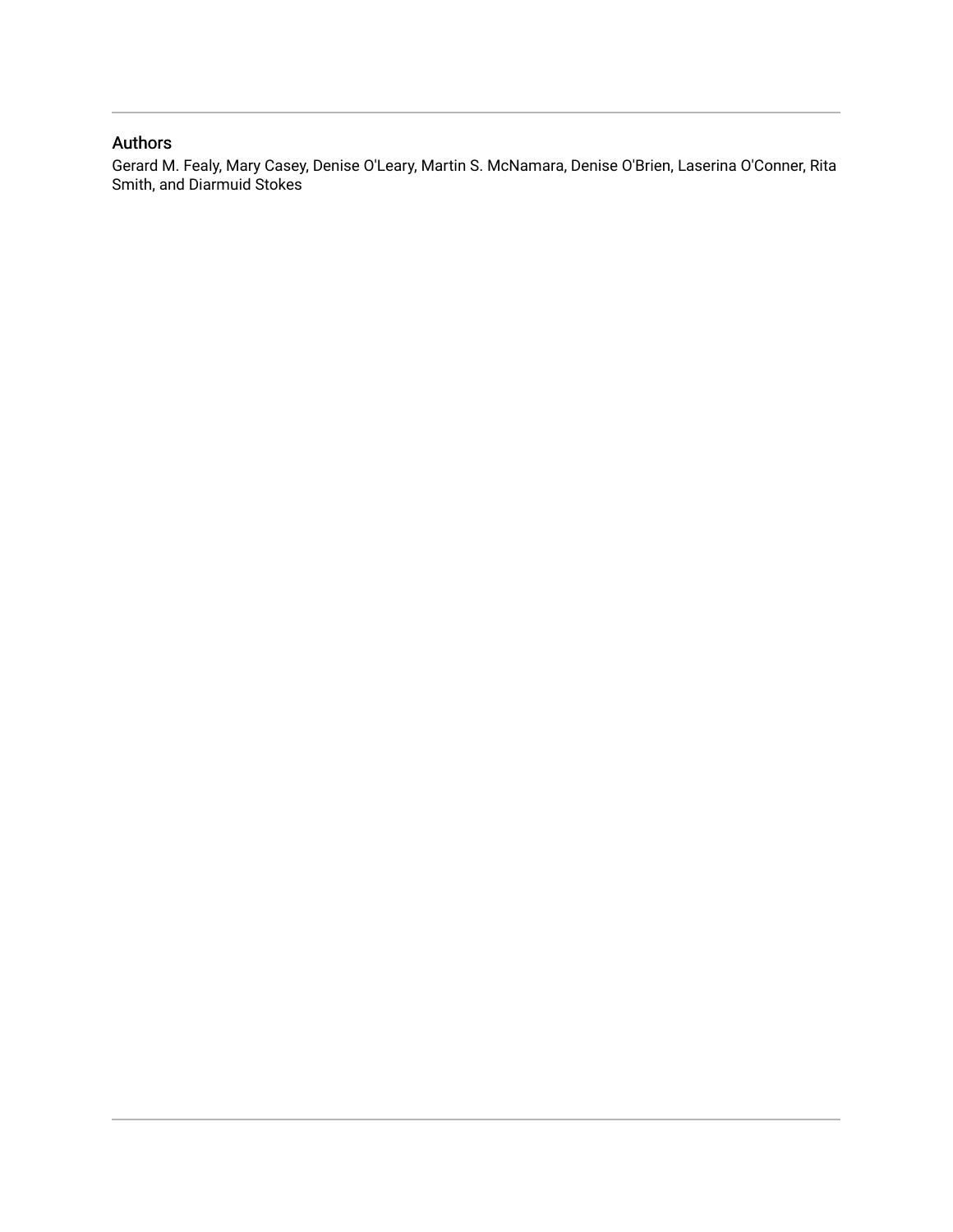DOI: 10.1111/jocn.14550

## DISCURSIVE PAPER

## WILEY Clinical Nursing Journal of

## **Developing and sustaining specialist and advanced practice roles in nursing and midwifery: A discourse on enablers and barriers**

**Gerard M Fealy PhD, MEd, RGN, Professor<sup>1</sup>** | **Mary Casey MSc, PhD, RGN, Associate Professor<sup>1</sup>** | **Denise F O'Leary BSc, PhD, PGDip, Assistant Head of School<sup>2</sup>** | **Martin S McNamara MA, EdD, RGN, Professor<sup>1</sup>** | **Denise O'Brien MSc, PhD, RM, Assistant Professor<sup>1</sup>** | **Laserina O'Connor PhD, RANP, RNP, Professor<sup>1</sup>** | **Rita Smith PhD, MEd, RGN, Assistant Professor[1](http://orcid.org/0000-0002-9090-9642)** | **Diarmuid Stokes BA, MSc, PGDip, Liaison Librarian<sup>3</sup>**

<sup>1</sup>UCD School of Nursing, Midwifery and Health Systems, University College Dublin, Dublin, Ireland

<sup>2</sup>School of Hospitality Management and Tourism, Dublin Institute of Technology, Dublin, Ireland

<sup>3</sup>UCD Library, University College Dublin, Dublin, Ireland

#### **Correspondence**

Gerard M Fealy, UCD School of Nursing, Midwifery and Health Systems, University College Dublin, Dublin, Ireland. Email: gerard.fealy@ucd.ie

**Funding information**

This study is part of a study funded by the Irish Department of Health.

**Aims and objectives:** To collate, synthesise and discuss published evidence and expert professional opinion on enablers and barriers to the development and sustainability of specialist and advanced practice roles in nursing and midwifery.

**Background:** Expanded practice is a response to population health needs, healthcare costs and practitioners' willingness to expand their scope of practice through enhanced responsibility, accountability and professional autonomy.

**Design:** This discursive paper is based on a rapid review of literature on enablers and barriers to the development and sustainability of specialist and advanced practice roles and is part of a wider policy analysis.

**Methods:** We analysed and synthesised of 36 research articles, reviews and discussion papers on enablers and barriers in the development and sustainability of expanded practice roles.

**Results:** Several factors enable role expansion, including: role clarity; credentialing and endorsement; availability of education for expanded roles; individual practitioners' dispositions towards role expansion; support from peers, other professionals and the work organisation; and costs. Where limited or absent, these same factors can constrain role expansion.

**Conclusions:** Enabling nurses and midwives to practice to their full scope of education and expertise is a global challenge for disciplinary leadership, a national challenge for professional regulation and a local challenge for employers and individual clinicians. These challenges need to be addressed through multistakeholder coordinated efforts at these four levels.

**Relevance to clinical practice:** This discursive paper synthesises empirical evidence and expert professional opinion on the factors that enable or hinder the development and sustainability of specialist and advanced practice roles. Providing a critical appraisal of current knowledge, it provides a reference source for disciplinary debate and policy development regarding the nursing and midwifery resource and informs clinicians of the myriad issues that can impact on their capacity to expand their scope of practice.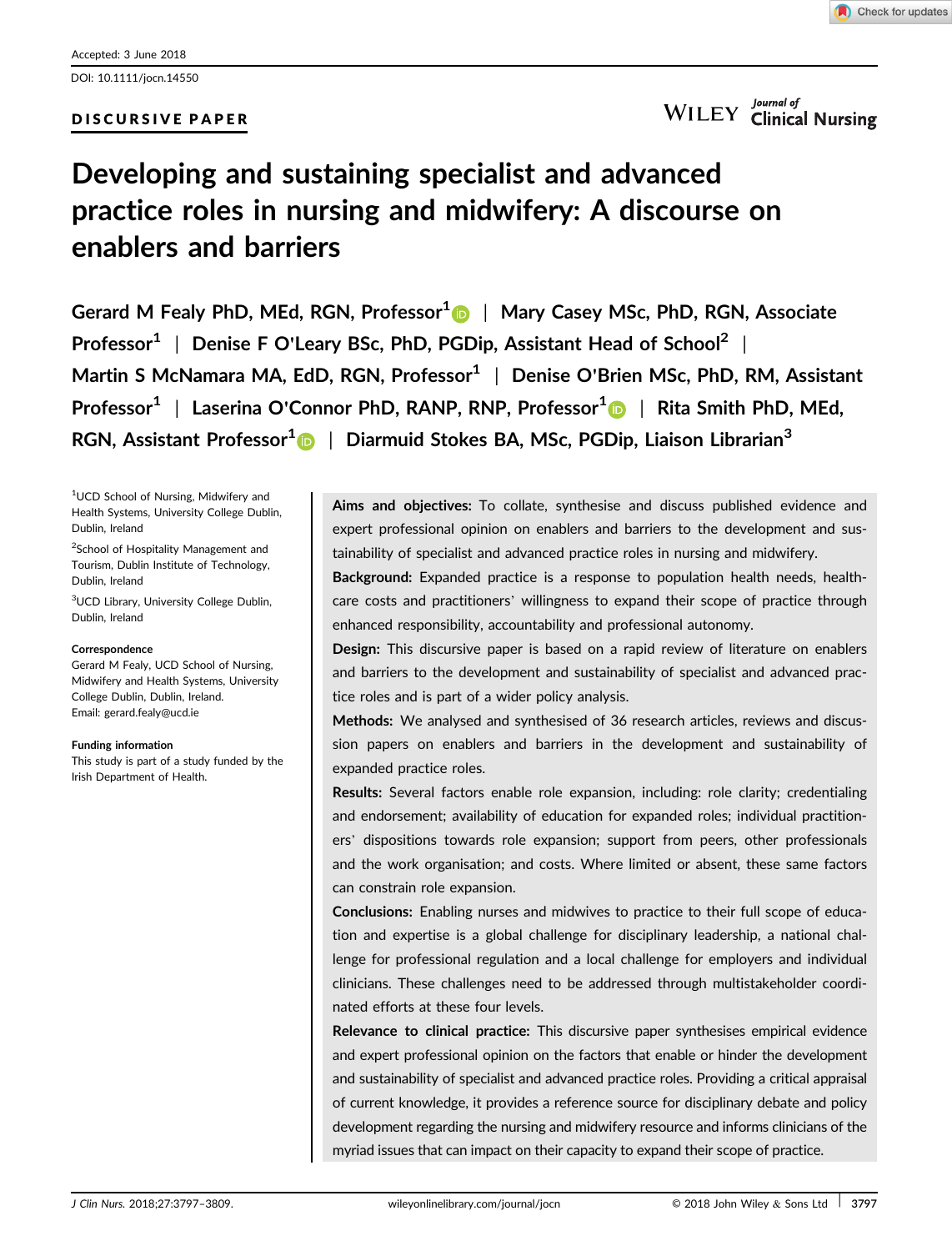#### **KEYWORDS**

advanced practice, development, discourse, midwifery, nursing

## **1** | **AIMS**

The aim of this study was to collate, synthesise and discuss published evidence and expert professional opinion on enablers and barriers to the development and sustainability of specialist and advanced practice roles in nursing and midwifery.

## **2** | **BACKGROUND**

The emergence of specialist and advanced practice roles in nursing and midwifery is an expression of expanded practice and reflects nurses' and midwives' willingness to expand the scope of their practice through enhanced responsibility, accountability and professional autonomy in patient care and to enhance career prospects. These roles also reflect population and health service needs and were initially developed from population health needs, such as those of isolated rural communities in the United States and Canada, which necessitated practice expansion and delegated medical authority, to provide a range of diagnostic and treatment services (Browne & Tarlier, 2008). Other drivers for developing advanced practice roles include the need to improve access to healthcare services and to address the limited availability of doctors (Fougère et al., 2016). In several countries, discussions on how best to respond to a growing demand for health care are also taking place in the context of government budgetary constraints and discussions on how to control the growth in health spending (Darker, 2013; Delamaire & Lafortune, 2010; Ham, Dixon, & Brooke, 2012).

Aside from providing direct care, advanced practitioners deploy their considerable knowledge and experience in coordinating and directing other carers, including family carers (Bradway et al., 2012). Although empirical evidence indicates that expanding practice through specialist and advanced practice roles has both clinical and practitioner benefits (Begley et al., 2010; Drennan et al., 2009), there is also evidence that there are obstacles and challenges to the successful development, practical implementation and sustainability of these roles in nursing and midwifery (Begley et al., 2010; Drennan et al., 2009; Fealy et al., 2015; Heale & Rieck‐Buckley, 2015).

This discursive paper examines and synthesises the factors that either enable or hinder the development and sustainability of specialist and advanced practice roles in nursing and midwifery, including the factors that influence the ability of practitioners to operate effectively in the roles and to practice to optimal scope of practice. The study is part of a wider policy analysis, which the authors prepared on behalf of the Irish Department of Health, and which subsequently informed the development of a position paper proposing "an evidence‐based, patient‐centred policy framework" for the

## What does this paper contribute to the wider global clinical community?

- Practice expansion remains an enduring and significant challenge for nursing and midwifery across clinical practice, education and professional regulation, as well as wider health and organisational policy and practice.
- Expanded practice roles are regulated, interpreted and expressed differently across many countries, and the extent to which specialist and advanced practice roles can develop and become enacted is contingent on several factors, acting as either enablers or barriers.
- This discursive paper offers a synthesis of empirical evidence and expert professional opinion on the factors that enable or hinder the development and sustainability of specialist and advanced practice roles, providing a succinct critical appraisal of the state of knowledge, for clinicians and policymakers.

development of a graduate, specialist and advanced nursing and midwifery workforce (Department of Health, 2017). The aim of the policy was to develop a critical mass of graduate, specialist and advanced practice nurses and midwives in Ireland, an initiative that is viewed as critical to addressing emerging and future health service needs. The position paper, in turn, resulted in a new training programme for advanced practice nurses, which commenced on a national basis in October 2017. By collating and synthesising empirical evidence and expert opinion on an aspect of professional advancement, this discursive paper adds to what is already known about a topic that continues to exercise the profession. The rapid review addressed the following question: What are the enablers and barriers to the development of specialist and advanced nursing and midwifery practice roles from a legislative regulatory, policy, education and service delivery perspective?

## **3** | **DESIGN**

This discursive paper is based on a rapid review of the literature on the development of expanded practice roles, specifically specialist and advanced practice roles. We limited the initial search to the English language and to two databases, the Cumulative Index to the Nursing and Allied Health Literature (CINAHL) and PubMed (MED-LINE) (O'Leary et al., 2017), and the initial search period for the rapid review was 2012 to 31 October 2015; however, for the present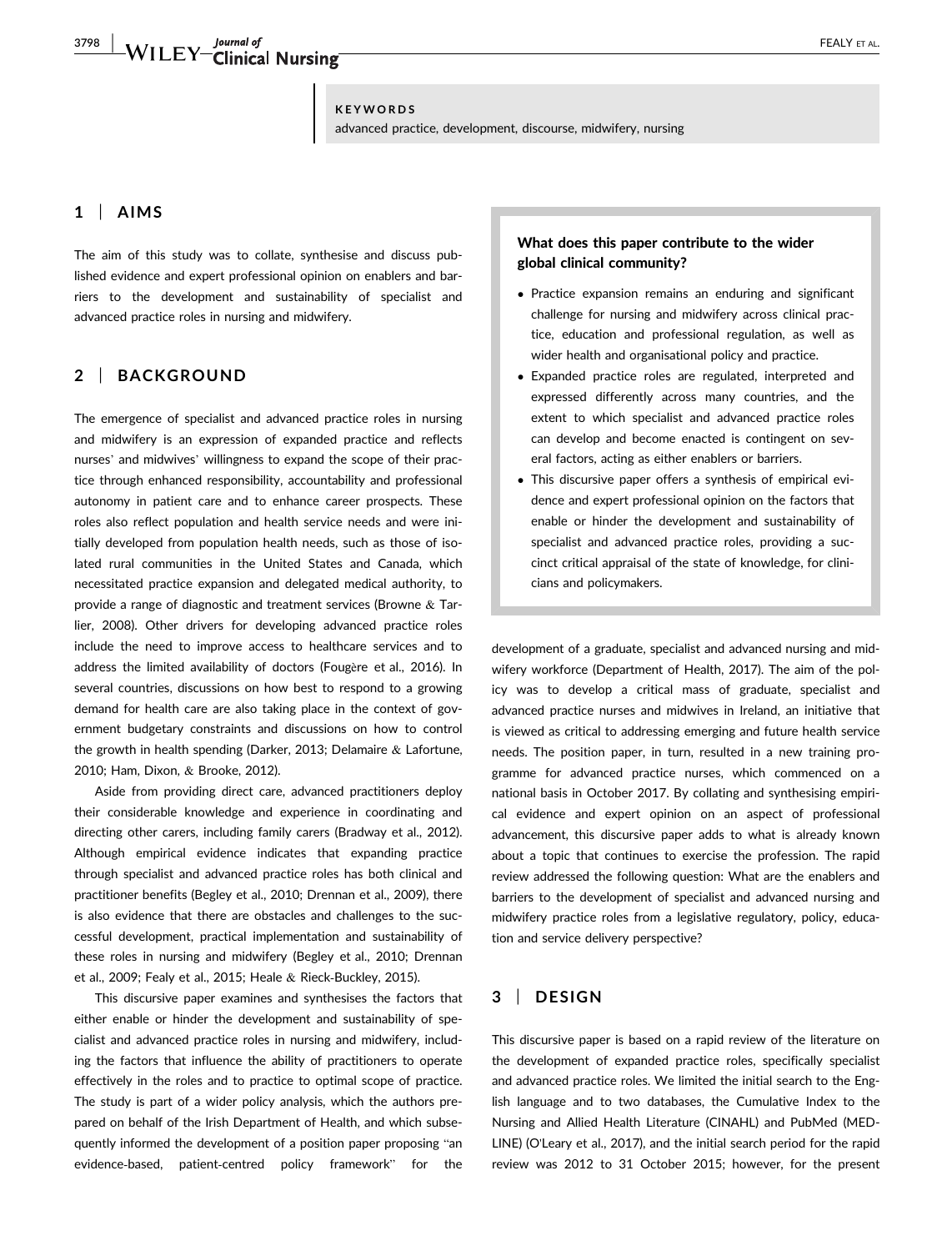|  |  |  | <b>TABLE 1</b> Inclusion and exclusion criteria |  |  |
|--|--|--|-------------------------------------------------|--|--|
|  |  |  |                                                 |  |  |

| <b>Included</b>                                                                                                    | <b>Rationale</b>                                                                                                                                                                                                                      |  |  |
|--------------------------------------------------------------------------------------------------------------------|---------------------------------------------------------------------------------------------------------------------------------------------------------------------------------------------------------------------------------------|--|--|
| Empirical studies and synthesised<br>evidence from review articles<br>on the topic                                 | Peer-reviewed empirical studies and review articles provide high levels of evidential support in the<br>evidence hierarchy                                                                                                            |  |  |
| Discursive papers on the topic,<br>including discussion of professional<br>policy and regulation and credentialing | The inclusion of other discursive papers on the topic was consistent with our research<br>question: "What are the enablers and barriers to the development of specialist and advanced<br>nursing and midwifery practice roles?"       |  |  |
| Policy documents and regulatory<br>frameworks                                                                      | Although policy documents and regulatory frameworks, as sources, provide a lower level of<br>evidential support in the evidence hierarchy, the nature of the research question necessitated their<br>inclusion (O'Leary et al., 2017) |  |  |
| Excluded                                                                                                           | <b>Rationale</b>                                                                                                                                                                                                                      |  |  |
| Empirical studies reporting<br>service user perspectives                                                           | The search criteria for rapid reviews are usually not as broad as recommended for a Cochrane systematic review<br>(Higgins $\&$ Green, 2011)                                                                                          |  |  |
| Editorials and commentaries                                                                                        | Restricting data sources or the types of papers provides a means of simplifying the steps in a systematic review<br>(O'Leary et al., 2017)                                                                                            |  |  |

discussion, we extended the review dates back to 2004 and forward to 31 December 2016 to ensure that important publications on the topic were included. We used Standard Boolean operators AND, OR and NOT to combine search terms for the following key words and phrases, either individually and in combination: "nursing," "midwifery," "advanced practice," "specialist practice," "practitioner," "scope of practice," "role expansion," "enablers," "barriers."

The sources included empirical studies, synthesised evidence from review articles on enablers and barriers, and discursive papers on the development and sustainability of specialist and advanced practice roles, including discussion of professional policy and regulation and credentialing of expanded scope of practice. Based on the agreed inclusion criteria, two authors (GF, DO'L) independently screened all items retrieved and then reached consensus on the final inclusion. We included articles that reported empirical studies and synthesised evidence from review articles on the topic of specialist and advance practitioner roles. We also included published articles that discussed the development and sustainability of specialist and advanced practice roles. This included discursive papers on health and professional policy dimensions of the roles, including legislative, regulatory, credentialing and licensing, and service delivery perspectives. We excluded empirical studies reporting service user perspectives, as well as editorials and commentaries. Table 1 summarises and explains the inclusion and exclusion criteria for the rapid review. The initial rapid review of literature yielded a total of 196 articles relevant to the topic of enablers and barriers (O'Leary et al., 2017), and the expanded search and item screening resulted in a total of 38 items for inclusion, as follows: 22 empirical studies, 8 reviews and 8 discursive and policy discussion papers  $(n = 8)$ .

## **4** | **RESULTS**

This discursive paper is presented as a narrative synthesis under the following six thematic headings: conceptual confusion and role clarity; endorsement and credentialing; education and training; individual practitioners and their scope of practice; the work organisation; and cost. Table 2 summarises the types of paper included in the rapid review and indicates how each contributed to the six thematic headings. Items are listed in the order that they appear in the paper.

#### **4.1** | **Conceptual confusion and role clarity**

Critical to the development and sustainability of specialist and advanced practice roles is definitional clarity. The lack of a clear definition of phrases like "advanced practice nursing" and "advanced nursing practice" has resulted in considerable confusion, which, in turn, arises from how the terms are conceptually distinct from one another and from the variability in how the terms are interpreted in different countries and contexts (Gardner, Chang, & Duffield, 2007; Lowe, Plummer, O'Brien, & Boyd, 2012). Associated phrases that seek to explain, such as "extended practice," "expanded practice" and "scope of practice," are similarly contentious. The difference between phrases like "advanced practice nursing" and "advanced nursing practice" lies in whether one is referring to what nurses *do*, that is, "advanced nursing practice," or to the *level* at which the roles are constructed, that is, "advanced practice nursing" (Bryant-Lukosius, DiCenso, Browne, & Pinelli, 2004). In Australia, for example, expanded practice is not synonymous with either advanced nursing practice or advanced practice nursing, but may refer to specific situations in which experienced nurses are authorised to practice beyond the RN scope of practice in a specific context (Stasa, Cashin, Buckley, & Donoghue, 2014). In that country, definitional clarity was an essential prerequisite before nurse practitioner (NP) practice standards could operate effectively (Cashin et al., 2015).

Conceptualised as involving key activities related to research, education, practice, system support and leadership (Cashin et al., 2015), the clinical nurse consultant (CNC) role is analogous to the advanced practice role and the practice nursing role. However, the CNC role has been dogged by conceptual confusion due to lack of clarity over role function (Giles, Parker, & Mitchell, 2014). In the case of midwifery, there is also widespread international variance in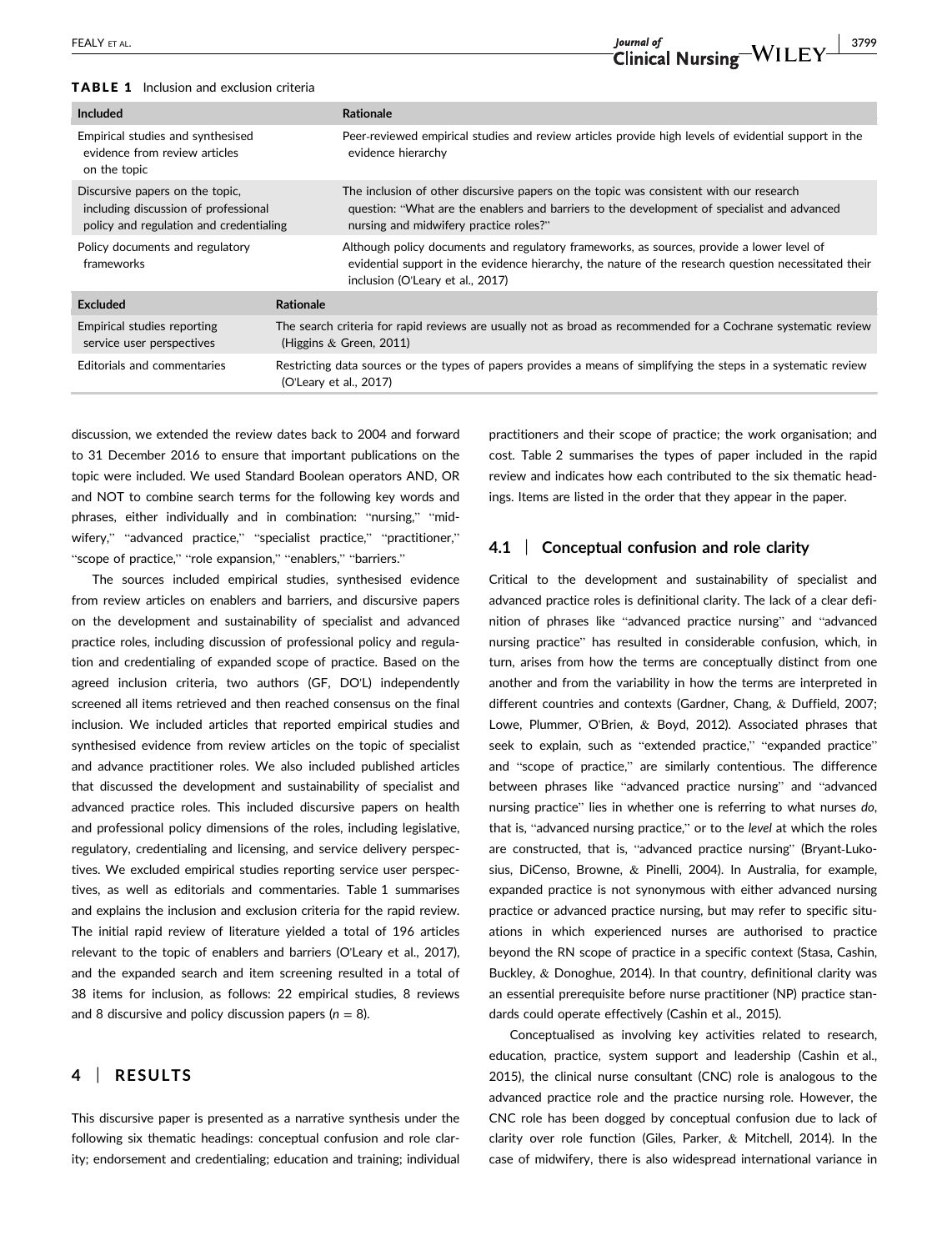# **3800** WILEY Journal of FEALY ET AL.

TABLE 2 Summary of selected items and their contribution to the rapid review

| Theme <sup>a</sup>                                   | <b>Authors</b>                             | Paper type and method                                                                                                                                                                                                          | Contribution to the theme headings                                                                                                                                                                                                                                                                                                                               |  |
|------------------------------------------------------|--------------------------------------------|--------------------------------------------------------------------------------------------------------------------------------------------------------------------------------------------------------------------------------|------------------------------------------------------------------------------------------------------------------------------------------------------------------------------------------------------------------------------------------------------------------------------------------------------------------------------------------------------------------|--|
| Empirical studies based on primary data ( $n = 22$ ) |                                            |                                                                                                                                                                                                                                |                                                                                                                                                                                                                                                                                                                                                                  |  |
| $\mathbf{1}$                                         | Cashin et al. (2015)                       | Empirical study involving stakeholder<br>consultation, using mixed-methods design                                                                                                                                              | Article describes the context and<br>development of the new Nurse Practitioner<br>Standards for Practice in Australia                                                                                                                                                                                                                                            |  |
| $\mathbf{1}$                                         | Gardner et al. (2007)                      | A report on an interpretive, qualitative study<br>of the practice of nine advanced practice<br>nurses working in three acute care hospitals<br>Queensland, Australia, in 2006                                                  | The authors conclude that the study findings<br>differentiate advanced practice nurse and<br>nurse practitioner roles, and offer an<br>operational framework to identify, establish<br>and evaluate advanced and extended<br>nursing positions                                                                                                                   |  |
| $\mathbf{1}$                                         | Giles et al. (2014)                        | A study protocol of a sequential mixed<br>method design, underpinned by Realistic<br>Evaluation, to explore how Nurse Consultants<br>contribute to organisational outcomes                                                     | The study protocol includes extensive<br>stakeholder perspectives to understand the<br>relational and integrated nature and impact<br>of the ANP role                                                                                                                                                                                                            |  |
| 1, 5                                                 | Campbell and<br>Profetto-McGrath<br>(2013) | A mixed-methods design to describe the<br>challenges that clinical nurse specialists (CNS)<br>face in their role and how CNSs describe the<br>skills and attributes needed to promote EBP<br>in their workplaces               | The findings indicate that CNSs experience<br>role strain, lack of support and resources,<br>and role ambiguity                                                                                                                                                                                                                                                  |  |
| 1, 3, 4, 5                                           | Franks and<br>Howarth (2012)               | A study reporting the findings of a SWOT<br>analysis to establish the key attributes of<br>nurse consultants employed in safeguarding<br>children                                                                              | The analysis indicated that the Nurse<br>consultant role was neither wholly strategic<br>nor clinical and that role ambiguity resulted<br>in the role being potentially expendable                                                                                                                                                                               |  |
| 1, 4, 5                                              | Gerrish et al. (2012)                      | A multiple case study of 23 APNs to identify<br>factors that influence APNs' ability to<br>promote EBP among front-line nurses                                                                                                 | Aspects of the APN role included their<br>sphere of responsibility and workload and<br>APN role specifications should provide the<br>opportunity to promote EBP                                                                                                                                                                                                  |  |
| 1, 2, 4, 5, 6                                        | Poghosyan<br>et al. (2013)                 | A qualitative descriptive study to investigate<br>nurse practitioner (NP) roles and<br>responsibilities as primary care providers and<br>their perceptions about barriers and<br>facilitators to their scope of practice (SOP) | The findings indicated that the regulatory<br>environment, lack of comprehension of the<br>NP role, and challenging work environments<br>limit successful NP practice                                                                                                                                                                                            |  |
| 1, 2, 3, 4, 5                                        | Fealy et al. (2015)                        | A survey design to describe practitioners' self-<br>reported facilitators and barriers to expanding<br>scope of practice                                                                                                       | The study reported on the self-reported<br>perceived barriers to practice expansion,<br>which included fear of legal consequences,<br>time restrictions and lack of remuneration                                                                                                                                                                                 |  |
| 1, 2, 3, 4                                           | Heale and<br>Rieck-Buckley (2015)          | A survey to examine the status of advanced<br>practice nursing regulation globally                                                                                                                                             | The study reported a wide variation in<br>educational requirements, regulation and<br>scope of practice of advanced practice<br>nurses and identified the barriers to<br>advanced practice nursing as being linked to<br>the status of legislation and credentialing in<br>specific jurisdictions                                                                |  |
| 1, 6                                                 | Sharpe (2014)                              | An ethnographic study based on semi-<br>structured interviews among 24 rural NPs in<br>the United States                                                                                                                       | The study reported that NP social<br>entrepreneurs experience difficulties related<br>to scope of practice, business skills and role<br>conflict                                                                                                                                                                                                                 |  |
| 2, 4                                                 | Higgins et al. (2014)                      | A case study design study involving 23 clinical<br>specialist/advanced practitioners working in<br>Ireland to examine the factors that influence<br>their ability to enact their clinical and<br>professional leadership roles | The study reported that there were four<br>mediating factors influence the specialist/<br>advanced practitioner's ability to perform a<br>leadership role: the presence of a<br>framework for the professional development<br>of the role; opportunities to act as leaders;<br>mechanisms for sustaining leadership; and<br>personal attributes of practitioners |  |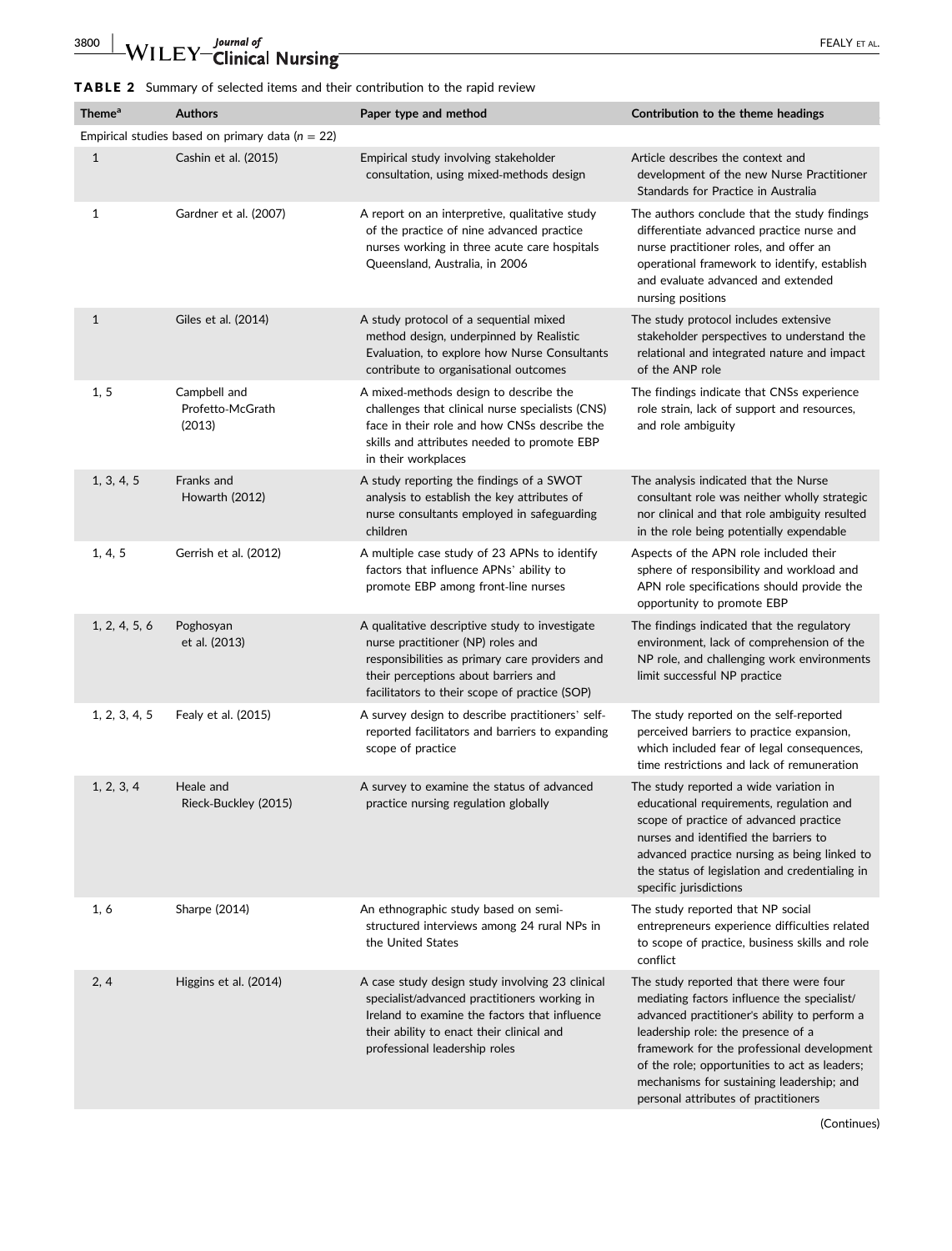## $A \, B \, I \, F \, 2$  (Continued)

FEALY ET AL. *SPEALY ET AL. Journal of Journal of Journal of* **Clinical Nursing WILEY 3801** 

| <b>IADLE 4</b> (Continued) |                               |                                                                                                                                                                                                                                                                                                                                                      |                                                                                                                                                                                                                                                                                                                                                                       |
|----------------------------|-------------------------------|------------------------------------------------------------------------------------------------------------------------------------------------------------------------------------------------------------------------------------------------------------------------------------------------------------------------------------------------------|-----------------------------------------------------------------------------------------------------------------------------------------------------------------------------------------------------------------------------------------------------------------------------------------------------------------------------------------------------------------------|
| Theme <sup>a</sup>         | <b>Authors</b>                | Paper type and method                                                                                                                                                                                                                                                                                                                                | Contribution to the theme headings                                                                                                                                                                                                                                                                                                                                    |
| 3                          | Fagerström (2009)             | A survey method consisting of twenty-four<br>nurse managers and focus group interviews<br>with forty-six clinical nurse specialists                                                                                                                                                                                                                  | The study reported that the expanded<br>nursing role included advanced clinical skills<br>and responsibility for health prevention and<br>promotion, education, supervision,<br>leadership, research and development. This<br>implies that legislation, scope and models<br>must be supported and further developed to<br>promote the full scope of advanced practice |
| 3, 4                       | Drennan et al. (2009)         | A report of a multiphase, mixed-methods<br>evaluation study to examine the effectiveness<br>in practice of introducing independent nurse<br>and midwife prescribing in Ireland                                                                                                                                                                       | The study included evidence of the factors<br>facilitating and inhibiting the development<br>of nurses and midwives' prescribing<br>practice. The principal barriers to the<br>development of prescribing practice<br>included issues surrounding the prescribing<br>of unlicensed medications and limitations<br>placed on prescribing controlled drugs              |
| 3                          | Baxter et al. (2013)          | A survey of 209 learners who had participated<br>in continuing education (CE) programme<br>offered to determine the continuing<br>education needs of primary healthcare nurse<br>practitioners in Ontario, Canada                                                                                                                                    | The study reported on nurse practitioners'<br>self-reported CE needs, including barriers to<br>engaging in and accessing continuing<br>education offerings                                                                                                                                                                                                            |
| 3, 5                       | McKenna et al. (2015)         | A study involving semi-structured interviews<br>with twenty-three leaders from nursing,<br>general practice and professional<br>organisations to develop a framework to<br>support the development of advanced<br>nursing roles in general practice in Australia                                                                                     | The study reported on the barriers and<br>facilitators to the development of advanced<br>nursing roles in general practice. Enabling<br>and inhibiting factors were related to<br>increasing awareness and attractiveness of<br>practice nursing, health reform activities,<br>practice limitations, education and<br>professional development                        |
| 4                          | Casey et al. (2015)           | The paper reports on the findings from the<br>qualitative element of a mixed-methods study<br>to review the nursing and midwifery scope-<br>of-practice framework in Ireland                                                                                                                                                                         | The study reported that the scope of<br>professional practice is influenced by both<br>practitioner-level and organisational-level<br>factors, which can act as enablers or barriers<br>to practitioners' capacity to operate to their<br>optimal scope or to expand their practice                                                                                   |
| 4, 6                       | Begley et al. (2010)          | A mixed-methods, multiphase study to<br>examine the impact of clinical specialists and<br>advanced practitioners on service and<br>patients' experience of care and to explore<br>the financial implications of clinical specialist<br>and advanced practitioner posts for the Irish<br>health services, in terms of efficiency and<br>effectiveness | The study included evidence on nurses' and<br>midwives' experiences of specialist and<br>advance practice roles and included an<br>economic analysis of the CNS and ANP<br>roles                                                                                                                                                                                      |
| 4                          | Hoodless and<br>Bourke (2009) | A survey that compared job satisfaction<br>between enrolled nurses (ENs) with recent<br>medication endorsement and a group who<br>elected not to undertake the course in a<br>small, isolated health service. The study also<br>involved interviews with medication-endorsed<br>nurses to examine their expanded scope of<br>practice                | The study provided evidence of medication-<br>endorsed nurses' experiences on medication<br>endorsement training course and their<br>perspectives on their expanded scope of<br>practice                                                                                                                                                                              |
| 4                          | Wilkes et al. (2015)          | A survey among clinical nurse consultants in<br>Australia to examine their self-reported role<br>domains and functions                                                                                                                                                                                                                               | The study reported on the five domains of<br>practice in which clinical nurse consultants<br>work; the study identified that clinical<br>service and consultancy were the<br>predominant domains, although the least<br>emphasis was on the domain of research                                                                                                        |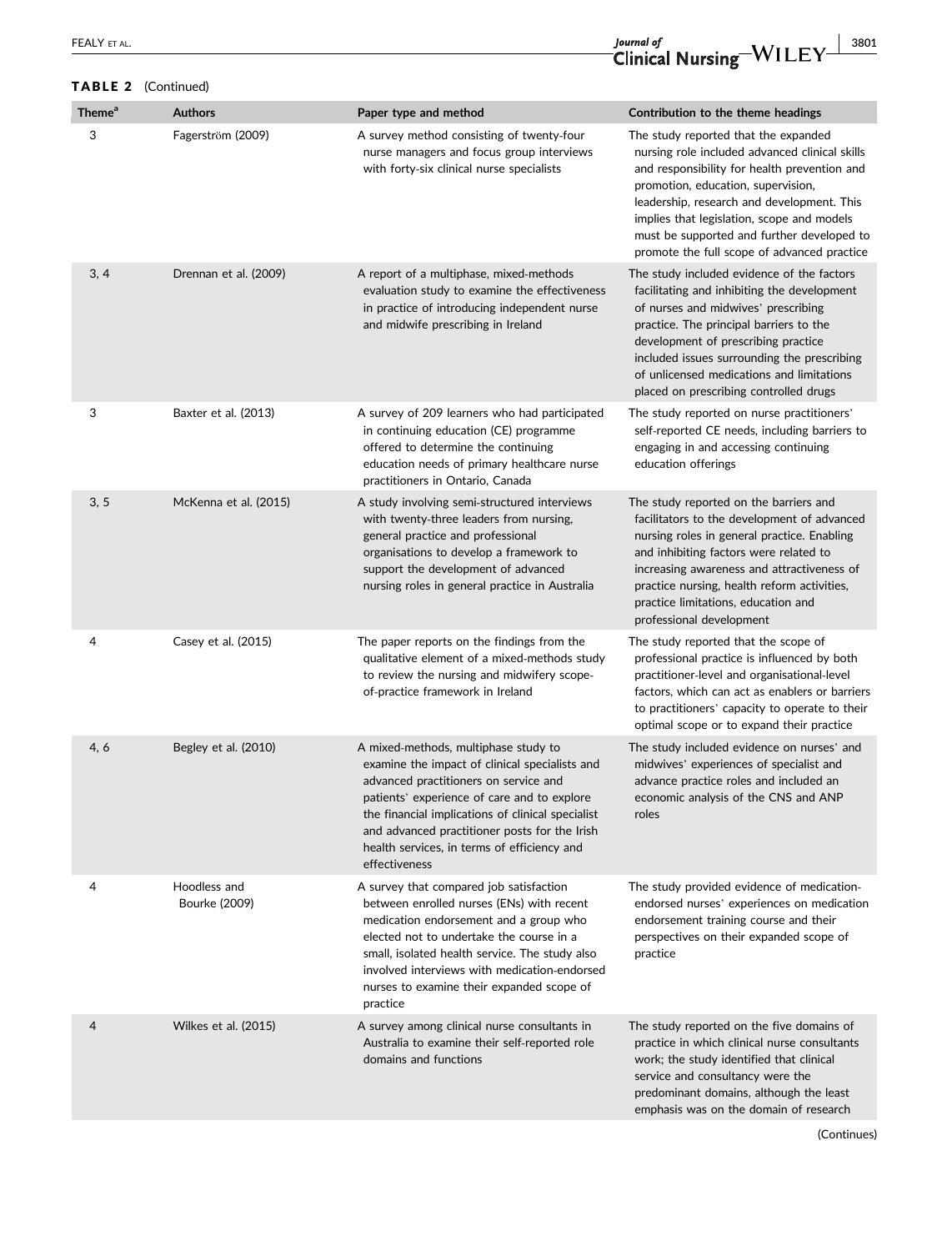# **3802** WILEY Journal of FEALY ET AL.

## TABLE 2 (Continued)

| Theme <sup>a</sup> | <b>Authors</b>                                | Paper type and method                                                                                                                                                                                                                                                                                              | Contribution to the theme headings                                                                                                                                                                                                                                                            |
|--------------------|-----------------------------------------------|--------------------------------------------------------------------------------------------------------------------------------------------------------------------------------------------------------------------------------------------------------------------------------------------------------------------|-----------------------------------------------------------------------------------------------------------------------------------------------------------------------------------------------------------------------------------------------------------------------------------------------|
| 4                  | Donelan et al. (2013)                         | A US national postal survey of physicians and<br>nurse practitioners in primary care practice to<br>examine their perspectives on primary care<br>practice, including scope of work, practice<br>characteristics and attitudes about the effect<br>of expanding the role of nurse practitioners<br>in primary care | The study reported the different perspectives<br>of primary care physicians and nurse<br>practitioners on the role of nurse<br>practitioners in PC and indicated divergence<br>of agreement about their respective roles in<br>the delivery of primary care                                   |
| $\overline{4}$     | Brady et al. (2015)                           | A study reporting the results of a thematic<br>analysis of a national database of telephone<br>enquiries made by registered nurses and<br>midwives to a national regulatory body<br>concerning their scope of practice                                                                                             | The study reported that three medication<br>management, changing and evolving scope<br>of practice and professional role boundaries<br>were practitioners' main concerns that<br>impacted on their scope of practice                                                                          |
| 4                  | Conrad et al. (2012)                          | A survey among a randomised sample of 1997<br>ambulatory care nurse practitioners in the<br>United States to examine their self-reported<br>barriers to documentation of nursing practice<br>utilising standardised nursing language in the<br>electronic health record                                            | The study reported on several barriers to<br>utilising a standardised nursing language and<br>these barriers constituted barriers impact of<br>the nurse practitioners' care, rendering it<br>unidentifiable for outcomes reporting<br>purposes                                               |
|                    | Synthesised evidence from reviews ( $n = 8$ ) |                                                                                                                                                                                                                                                                                                                    |                                                                                                                                                                                                                                                                                               |
| 1, 2               | Lowe et al. (2012)                            | A discussion paper based on a review of<br>literature. Discusses the importance of<br>providing meaningful advanced practice<br>nursing role definition and clarity to improve<br>international standards of nursing titles and<br>scopes of practice                                                              | Article presents themes around role clarity,<br>professional identity, ability to enhance<br>healthcare provision and interprofessional<br>issues                                                                                                                                             |
| 1, 3               | Goemeas et al. (2016)                         | A review of literature and concept analysis<br>advanced midwifery practice (AMPs)                                                                                                                                                                                                                                  | The findings of the concept analysis<br>supported a wide variety in the emergence,<br>titles, roles and scope of practice of AMPs                                                                                                                                                             |
| 2                  | Kennedy et al. (2015)                         | A review paper that discusses and compares<br>nursing and midwifery regulatory and<br>professional bodies' scope of practice and<br>associated decision-making frameworks                                                                                                                                          | The review identified two approaches to<br>scope of practice regulation and associated<br>decision-making frameworks: a policy and<br>regulation driven and behaviour-oriented<br>approach and an approach that promotes<br>autonomous decision-making,<br>professionalism and accountability |
| 2                  | Carney (2015)                                 | A review article aimed at exploring the<br>regulation of advanced nurse practice<br>internationally and to identify differences and<br>commonalities across countries                                                                                                                                              | The review identified a lack of consistency in<br>legislative systems internationally.<br>Recognition of advanced practice varies<br>with some nursing organisations have<br>regulation in some countries and having<br>voluntary certification                                               |
| 4, 6               | Sangster-Gormley<br>et al. (2011)             | An integrative review guided by the<br>Whittemore and Knafl method to examine<br>the experience with and the factors<br>influencing nurse practitioner role<br>implementation in Canadian                                                                                                                          | The review authors reported on the three<br>concepts that emerged as factors<br>influencing implementation: influence nurse<br>practitioner role implementation in Canada:<br>involvement, acceptance and intention                                                                           |
| 3                  | Browne and Tarlier (2008)                     | A critical discourse analysis using the lens of<br>social justice, based on research-based and<br>grey literature                                                                                                                                                                                                  | The authors argue that a critical social justice<br>perspective is essential to sustaining long-<br>term, socially responsive nurse practitioner<br>roles and achieving greater equity in health<br>and health care                                                                           |

(Continues)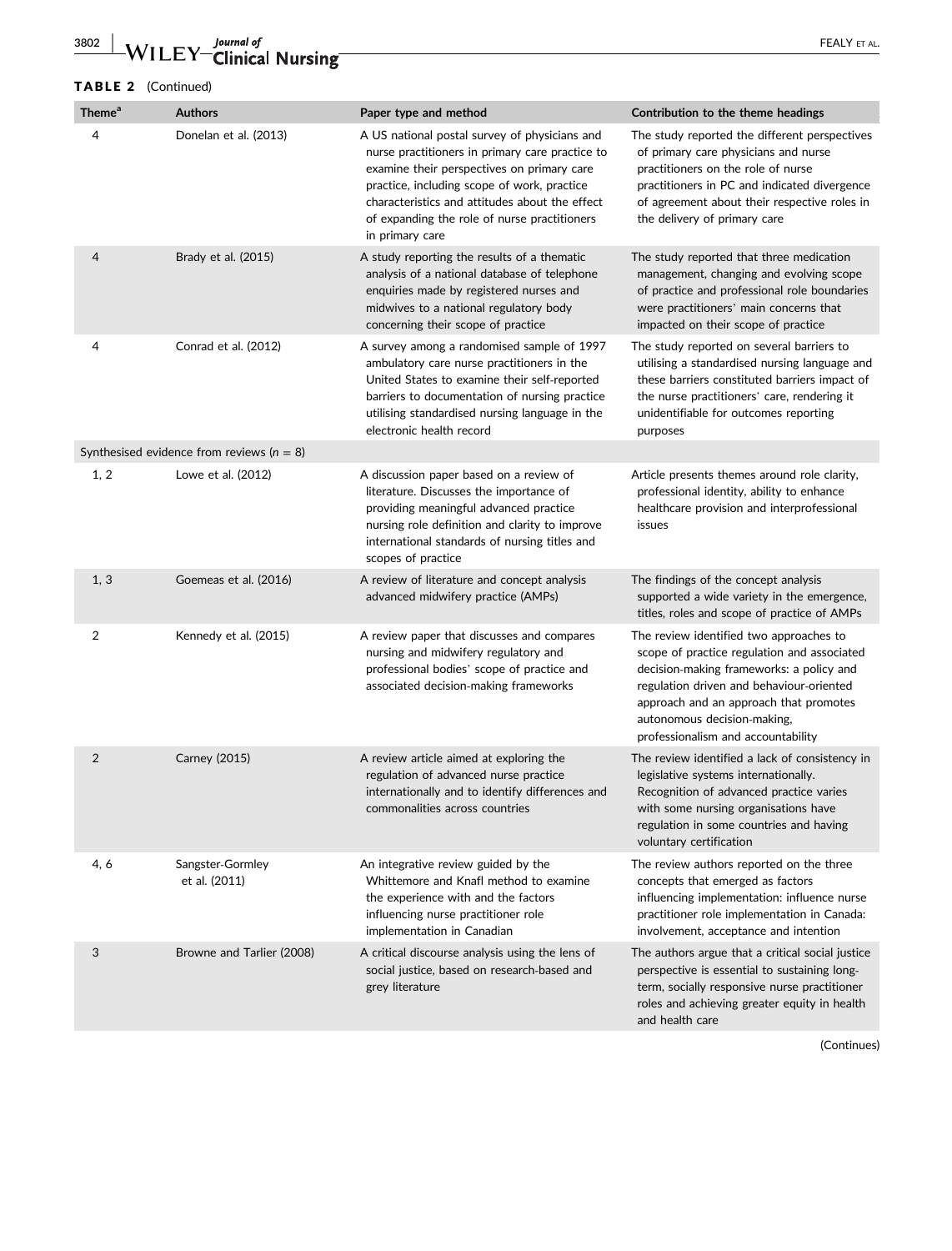## $A \, B \, I \, F \, 2$  (Continued)

| <b>IADLE 4</b> (Continued) |                                                    |                                                                                                                                                                                                                                                                                                                           |                                                                                                                                                                                                                                                                                                                                                                                                                                                      |
|----------------------------|----------------------------------------------------|---------------------------------------------------------------------------------------------------------------------------------------------------------------------------------------------------------------------------------------------------------------------------------------------------------------------------|------------------------------------------------------------------------------------------------------------------------------------------------------------------------------------------------------------------------------------------------------------------------------------------------------------------------------------------------------------------------------------------------------------------------------------------------------|
| Theme <sup>a</sup>         | <b>Authors</b>                                     | Paper type and method                                                                                                                                                                                                                                                                                                     | Contribution to the theme headings                                                                                                                                                                                                                                                                                                                                                                                                                   |
| 5                          | Elliot et al. (2016)                               | A scoping review identifies the barriers and<br>enablers to advanced practitioner's ability to<br>enact their leadership role                                                                                                                                                                                             | The review authors identified thirteen<br>barriers to and eleven enablers of advanced<br>practitioner's ability to enact their leadership<br>role. The factors reported were in two<br>broad categories, organisational-level factors,<br>included mentoring, managerial and<br>structural supports and case load, and<br>practitioner-level factors related to personal<br>attributes, knowledge, skills and values of<br>the advanced practitioner |
| 4, 6                       | Delamaire and<br>Lafortune (2010)                  | A review paper on the development of<br>advanced practice nurses in twelve OECD<br>countries, with a focus on descriptions of<br>ANP roles in primary care and on evaluations<br>of impacts on patient care and cost                                                                                                      | The review paper reported on the stage of<br>development of advanced practice in the<br>twelve countries and synthesised the<br>published and grey literature evidence from<br>evaluations of the impact and cost of<br>advanced practice roles                                                                                                                                                                                                      |
|                            | Discursive papers and policy documents ( $n = 8$ ) |                                                                                                                                                                                                                                                                                                                           |                                                                                                                                                                                                                                                                                                                                                                                                                                                      |
| $\mathbf{1}$               | Stasa et al. (2014)                                | A discursive paper examining the international<br>variability in how advanced practice nursing,<br>and associated terms are defined and<br>regulated across a variety of different English<br>speaking countries                                                                                                          | Highlights a lack of clarity regarding the<br>precise definitions of key terms surrounding<br>the discussion of advanced practice                                                                                                                                                                                                                                                                                                                    |
| $\mathbf{1}$               | Bryant-Lukosius<br>et al. (2004)                   | A discussion paper which examines six issues<br>influencing the introduction of advanced<br>practice nursing (APN) roles                                                                                                                                                                                                  | Discusses challenges associated with the<br>introduction of APN roles                                                                                                                                                                                                                                                                                                                                                                                |
| $\mathbf{1}$               | Foster and<br>Flanders (2014)                      | A discussion paper on the difficulties<br>encountered in the education and<br>implementation of the clinical nurse specialist<br>(CNS) role, including the barriers to<br>optimisation of the role                                                                                                                        | The discussion examines the issue of role<br>clarity and the fact that CNSs lack of clear-<br>cut role definition                                                                                                                                                                                                                                                                                                                                    |
| $\overline{2}$             | Nardi (2014)                                       | A discursive paper that presents reflections on<br>the major practice issues raised at the 7th<br>International Nurse Practitioner/Advanced<br>Practice Nursing Network Conference, in<br>2012                                                                                                                            | The paper identified that the major issues<br>addressed at the conference included<br>independent practice, barriers to practice,<br>educational standards, and the APN role in<br>research and evidence-based practice                                                                                                                                                                                                                              |
| 2, 4, 6                    | Fougère et al. (2016)                              | A discursive review paper aimed at precisely<br>defining the term "advanced practice nurse<br>(APN)," describing the state of development<br>of APN roles and reviewing the factors<br>motivating and hinder the implementation of<br>APN in different countries                                                          | Factors acting as barriers to practice<br>expansion for nurses include physician<br>resistance to APN roles, which is related to<br>several factors, including potential overlap in<br>nurses' and physicians' scope of practice<br>and concerns over legal liability in cases of<br>nursing malpractice and loss of income                                                                                                                          |
| 2                          | Brassard and Smolenski (2011)                      | A policy report that discusses credentialing<br>and privileging for advanced practice<br>registered nurses (APRNs) in the United<br>States, including the barriers to credentialing<br>of hospital privileges, and outlines the<br>benefits to consumers and the healthcare<br>system when APRNs have hospital privileges | The paper identified barriers associated with<br>medical regulation and state laws and<br>hospital by-laws to APRNs practising to full<br>scope and when these barriers to<br>credentialing and privileging are removed,<br>APRNs can improve access and care, help to<br>coordinate care, provide the transition<br>planning and postdischarge care                                                                                                 |
| 2, 3, 6                    | Archibald and Fraser (2013)                        | A discussion paper on nurse practitioners<br>(NPs) in Canada focusing on the supports and<br>regulation necessary for their optimal use in<br>the healthcare system                                                                                                                                                       | The paper identified that barriers to<br>mobilising NPs in Canada impede their<br>integration into the Canadian healthcare<br>system. There is a lack of uniformity<br>between models of healthcare delivery<br>across the different jurisdictions in and<br>various levels of restriction on aspects of<br>NPs' practice                                                                                                                            |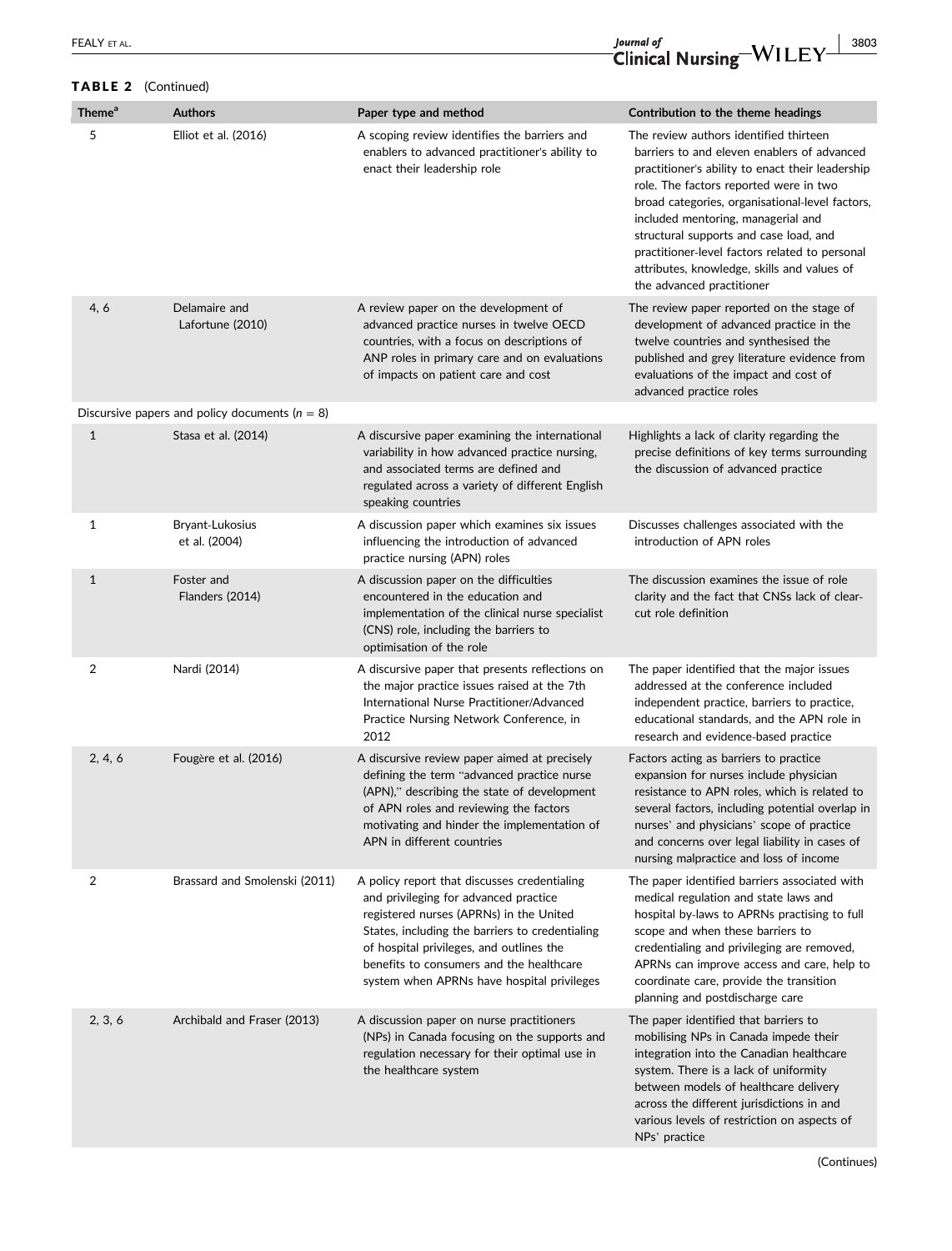#### TABLE 2 (Continued)

| Theme <sup>a</sup> | <b>Authors</b>          | Paper type and method                                                                                                                                                                                                                                                                | Contribution to the theme headings                                                                                                                                                                               |
|--------------------|-------------------------|--------------------------------------------------------------------------------------------------------------------------------------------------------------------------------------------------------------------------------------------------------------------------------------|------------------------------------------------------------------------------------------------------------------------------------------------------------------------------------------------------------------|
|                    | Malina and Izlar (2014) | A discursive paper on Certified Registered<br>Nurse Anesthetists (CRNAs), with a focus on<br>the resistance from outside entities regarding<br>rights to practice to the full scope of their<br>education and experience. advanced practice<br>registered nursing (APRN) specialties | The paper identifies and discusses the<br>sources of opposition to nurse anaesthetists<br>practicing to the full scope of their<br>education and training in the clinical arena<br>and in the educational milieu |

Note. <sup>a</sup>Theme 1: Conceptual confusion and role clarity; Theme 2: Endorsement and credentialing; Theme 3: Education and training; Theme 4: Individual practitioners and their scope of practice; Theme 5: The work organisation and employers; Theme 6: Cost.

the emergence, titles, roles and scope of practice of advanced midwifery practice (AMP), and the lack of a clear conceptualisation and distinctiveness of AMP is a barrier to the realisation of the AMP role (Goemeas, Beeckman, Goossen, Shawe, & Van Hecke, 2016).

The lack of agreement on the words and phrases associated with extended and expanded roles gives rise to uncertainty in the minds of individual practitioners, who may desire to take on a specialist or advanced practice role or may already occupy such a role. Where advanced practice nurses are unclear as to their precise responsibilities, health professionals may also be unclear as to the extent of the advanced practitioner's expertise, and patients may not know when to consult an advanced practice nurse (Stasa et al., 2014).

The literature indicates a recurring theme concerning both specialist and advanced practice roles, that of the blurring of role boundaries between, what are generally perceived to be, traditional domain activities and functions of nursing and medicine. Several authors refer to this aspect of advanced practice and how lack of role clarity can impact on scope of practice within advanced nursing roles (Campbell & Profetto‐McGrath, 2013; Fealy et al., 2015; Foster & Flanders, 2014; Franks & Howarth, 2012; Gerrish et al., 2012; Heale & Rieck‐ Buckley, 2015; Lowe et al., 2012; Poghosyan et al., 2013). For example, Heale and Rieck‐Buckley (2015) identified a general lack of understanding of the advanced practice nursing role and disparities in advanced practice nursing roles between healthcare settings. Likewise, Lowe et al. (2012) refer to lack of role clarity around aspects like nomenclature, role definition and role boundaries, and argue that role clarity can bring a sense of professional identity and the ability to provide consistent outcome measures for the various advanced practice roles. NPs in the United States can also experience role conflict in circumstances in which they are both NP and entrepreneur, such as owning and managing a clinic (Sharpe, 2014).

Advanced practitioners' knowledge and skills enable the effective expression of the role (Elliot, Begley, Sheaf, & Higgins, 2016). Like advanced practitioners, clinical specialists can adapt to a variety of professional roles, including providing direct care and educating staff through having a broad repertoire of knowledge and skills; however, this flexibility can act as a barrier, leading to a blurring rather than clarity regarding role parameters (Foster & Flanders, 2014). Such role ambiguity can be overcome by nurse and midwife practitioners themselves clearly articulating their specialist or advanced role functions, either verbally in context, or through detailed job descriptions (Foster & Flanders, 2014).

#### **4.2** | **Endorsement and credentialing**

The development of specialist and advanced practice roles is contingent on official endorsement from each country's national regulatory authority, through the process of professional regulation and accreditation, and endorsement must also be supported by service providers and employers. Endorsement of specialist and advanced practice roles generally involves establishing agreed practice standards by a regulatory authority, the provision of accredited education and training programmes, and the accreditation and/or registration of the individual practitioner and/or the place of practice.

As physicians generally have clinical jurisdiction over the admission and discharge of patients, advanced practice roles also generally require endorsement from the medical profession (Heale & Rieck‐ Buckley, 2015) and the implicit support of other healthcare professionals. The medical profession in the United States has endorsed advanced practice nursing, as evidenced in the Institute of Medicine's (IOM) support for the principle that nurses should practice to the full extent of their professional education and training, and that scope‐of‐practice barriers should be removed (IOM, 2010). Likewise, in Ireland, the medical profession implicitly endorses advanced practice roles by actively participating in the regulatory process of site and practitioner accreditation. Despite this, there is evidence globally that the medical profession continues to seek to control nursing practice through retention of physician‐led healthcare teams and through clinical authority (Nardi, 2014). The lack of professional autonomy over its own practice is compounded by a lack of strategic leadership in government and nursing organisations in support of specialist and advanced practice roles (Heale & Rieck-Buckley, 2015).

A professional regulator's official endorsement is generally provided through published standards for educational preparation and practice and through scope‐of‐practice frameworks, and these, in turn, can determine how practice expansion develops (Fealy et al., 2015). In a comparative analysis of twelve regulatory authorities' scope‐of‐practice frameworks, Kennedy et al. (2015) identified a dual‐approach typology: a policy‐driven and behaviour‐oriented approach and an approach that enables autonomous decisionmaking, professionalism and accountability. Although not mutually exclusive, the former type stresses legislation and rules and is more likely to give rise to practice restrictions, that is, to circumscribe what nurses can and cannot do, and therefore act as a barrier to practice expansion (Fougère et al., 2016). To converse, the latter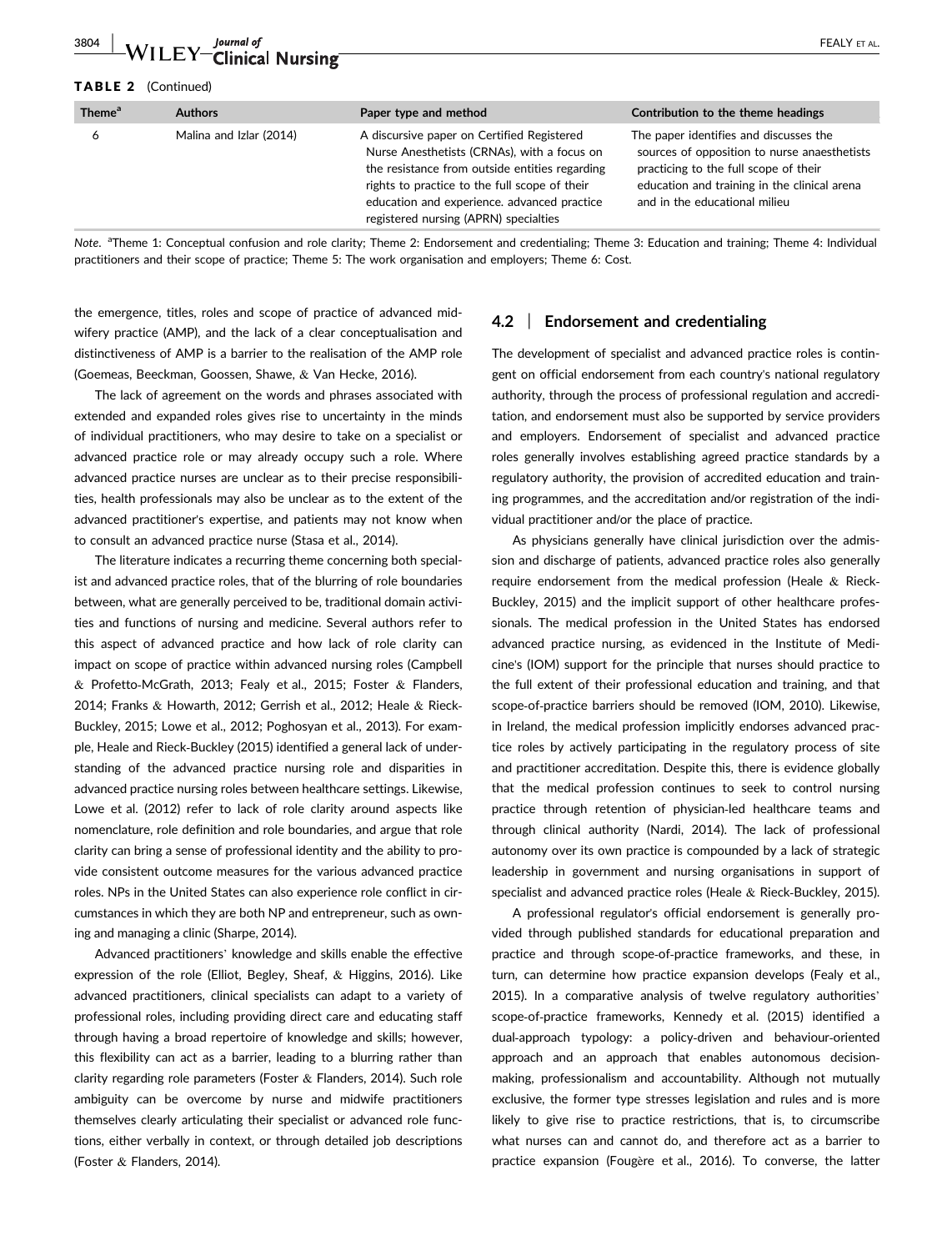type seeks to promote individual responsibility and accountability for decision‐making and is therefore more likely to support practice expansion (Kennedy et al., 2015). Based on a systematic review of literature on the regulation of advanced nurse practitioners (ANPs), Carney (2015) reported that, although several countries have statutory mechanisms for regulating advanced practice, many do not, with evidence of stalled or nonexistent legislation. In addition, the variance in titles and levels of education across countries when determining what counts as advanced practice also contributes to the lack of official recognition of the role and adversely impacts on role performance (Carney, 2015).

The literature points to the importance of credentialing through various mechanisms, including registration legislation and professional regulation, licensure and certification, training programme accreditation, practice experience and titling (Nardi, 2014). As a key enabler of specialist and advanced practice roles, credentialing facilitates a better understanding of expanded roles and, conversely, its absence impedes practitioners' ability to practice to the full scope of their practice (Heale & Rieck‐Buckley, 2015). An explicit policy or framework to guide the development and accreditation of specialist and advanced practice roles also facilitates the fuller expression of the leadership dimension of such roles (Higgins et al., 2014). Credentialing also provides the systems for defining role parameters, thereby promoting safe and competent practice (Carney, 2015).

Worldwide, barriers to advanced practice nursing are associated with the extent of credentialing. Based on an online survey of national nursing associations and nursing health policymakers, Heale and Rieck‐Buckley (2015) examined the status of regulation for advanced practice nursing and reported wide variation in regulation and credentialing criteria across countries. With data from 30 countries, the authors identified explicit credentialing criteria in 19 countries, such as licensure or mandatory educational programmes, for a variety of roles, including NP, ANP and specialist nurse. Among the reported barriers to advanced practice nurses practising to full scope of practice were legislative limitations and a lack of regulation of the role, lack of title protection and low nursing representation in policy development (Heale & Rieck‐Buckley, 2015).

Regulatory barriers restricting scope of practice exist in relation to the development of NP roles, particularly in individual states of the United States (Brassard & Smolenski, 2011; Lowe et al., 2012; Poghosyan et al., 2013) and Canada (Archibald & Fraser, 2013). Although a practitioner may have the credentials to perform certain diagnostic and treatment procedures, the individual practitioner must be privileged or granted permission by their employing hospital, to perform such procedures in certain jurisdictions. In the United States, credentialing and privileging historically applied to physicians only (Brassard & Smolenski, 2011). The process is normally governed by local hospital by‐laws, but with the advent of advanced practice registered nurses (APRNs) in the United States, this process also applies to nurses. However, by‐laws can vary from one hospital to another, and hence, APRNs may not obtain clinical privileges to practice across all hospitals (Brassard & Smolenski, 2011). In addition, scope‐of‐practice restrictions also exist in US state and federal legislation, including Medicare legislation, and in state laws that prevent APRNs from conducting a patient history and physical examination. Differences across Canadian states also place restrictions on the extent to which NPs can operate in that country, where there is a lack of uniformity between models of healthcare delivery across the different jurisdictions and different levels of restriction on aspects of practice, like prescriptive authority (Archibald & Fraser, 2013).

#### **4.3** | **Education and training**

The growth and sustainability of advanced practice roles depend on practitioners' ability to provide primary-, secondary- and tertiarylevel care, including preventive and health promotion strategies, to individuals and families (Browne & Tarlier, 2008). Specialist and advanced practice roles therefore require a repertoire of advanced clinical skills, including assessment and prescribing skills in acute care, secondary prevention in the care of older people and tertiary prevention in care of persons with a chronic illness (Fagerström, 2009). Hence, the development of specialist and advanced practice roles can be enabled or impeded by the extent of educational provision and practitioner access to continuing education and role‐specific training. Support for and access to continuing professional education are factors that enable nurses and midwives to engage in specialist and advanced practice activities (Fealy et al., 2015; Goemeas et al., 2016), and where nurses and midwives have assumed expanded practice roles, such as independent prescribing, they have reported that their educational preparation provided them with the requisite skills and training for the expanded role (Drennan et al., 2009). To converse, where nurses encountered access, time and/or cost barriers to appropriate preparatory or continuing education, they were potentially hampered in fully developing their role as NPs (Baxter et al., 2013; McKenna, Halcomb, Lane, Zwar, & Russell, 2015).

Public awareness of the fact that nurses can operate at different levels of expertise in providing a tailored service to specific patient groups is a key enabler to the development of specialist and advanced practice roles, as public awareness will give rise to public support (Archibald & Fraser, 2013). Several authors cite public support as an important factor in the development of such roles (Franks & Howarth, 2012). Accreditation frameworks for professional training and the availability of special preparatory training are necessary to grow a cadre of advanced practice nurses and midwives; hence, access to special professional training is an enabler of expanded scope-of-practice roles (Fealy et al., 2015) and, conversely, inaccessibility of training programmes and a lack of accreditation of training programmes represent barriers to role development and advancement (Goemeas et al., 2016; Heale & Rieck‐Buckley, 2015).

## **4.4** | **Individual practitioners and their scope of practice**

Evidence of both nurses' and midwives' experiences in role expansion indicates that many embrace role expansion and perform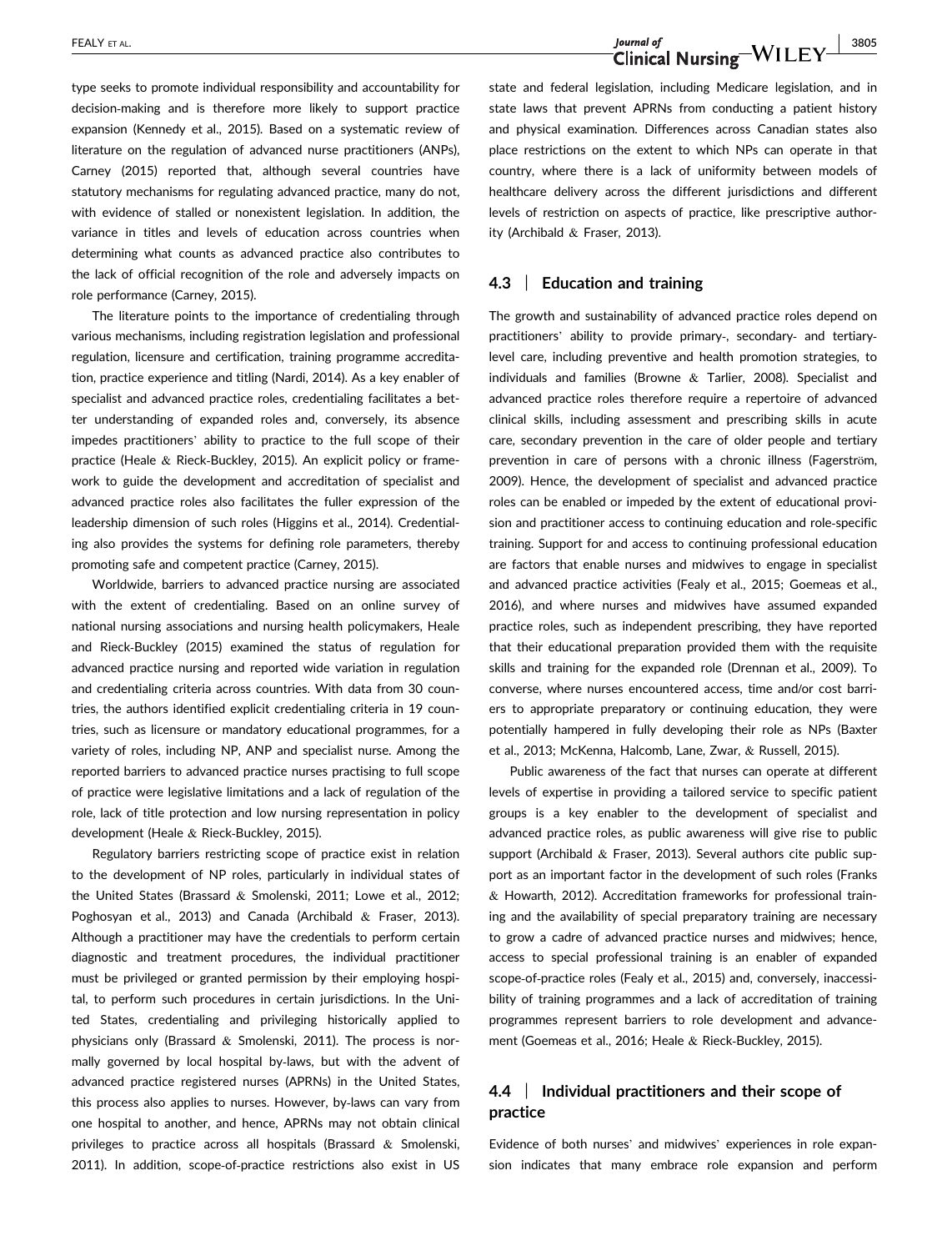**3806** WILEY Clinical Nursing **FEALY ET AL.** 

effectively in expanded scope-of-practice roles (Fealy et al., 2015); however, nurses and midwives may experience scope of practice as either enabling or restricting (Casey et al., 2015). Several individuallevel factors have been identified as barriers to role expansion; among these intrinsic barriers include self‐perceived lack of role clarity, concerns over role boundaries and self‐perceived level of clinical autonomy in assuming expanded scope‐of‐practice roles (Brady et al., 2015; Fealy et al., 2015). Practitioners' concerns when expanding practice also include uncertainty regarding clinical autonomy (Begley et al., 2010) and fear of adverse legal consequences when expanded role activities were not sanctioned by legislation or scope of practice guidelines (Brady et al., 2015; Drennan et al., 2009; Fealy et al., 2015).

Expanding practice can improve nurses' job satisfaction (Hoodless & Bourke, 2009) and career opportunities (Fougère et al., 2016). Evidence from studies conducted in Ireland indicates that nurses and midwives welcome opportunities to expand their practice where opportunities and relevant preparation for expanded scope‐of‐practice roles are available (Drennan et al., 2009; Fealy et al., 2015) or where they see patient benefits arising (Begley et al., 2010). For example, Drennan et al. (2009) demonstrated that nurses and midwives are willing to embrace prescriptive authority as an aspect of role expansion.

Although practitioners may occupy designated specialist or advanced practice roles, the extent to which they can fully express the role may be contingent on their self‐perceived understanding of their scope of practice within the role. For example, Wilkes, Luck, and O'Baugh (2015) reported that fewer than half of a sample of CNC in Sydney, Australia, believed that research was part of their role and this was reflected in the fact that half of the sample did not actually conduct research. Sangster‐Gormley, Martin‐Misener, Downe‐Wamboldt, and Dicenso (2011) identified barriers among NPs in Canada, which constrained them in their ability to practice to their full scope. Among the barriers, which they identified, were resistance from physicians, lack of funding for advanced practice roles, fee-for-service remuneration models, overlapping role functions between registered nurses and NPs, and restrictive legislation.

The disposition of the medical profession constitutes a significant enabler of or barrier to advanced practice nurses' ability to practise to full scope. Results from a national survey of 467 primary care NPs and 505 physicians in the United States indicated that NPs and physicians had polarised views on the extent to which role expansion should take place, whether NPs could practice independently as leaders of patient‐centred medical homes, and whether advanced practice nurses provided the same quality of care as physicians (Donelan, DesRoches, Dittus, & Buerhaus, 2013). Based on interview data from a purposive sampling of 23 NPs in primary care settings, Poghosyan et al. (2013) reported on the elements that either supported or restricted NPs' scope of practice; these included the regulatory environment, as reflected in the requirement to have physician supervision in nurse prescribing, and physician collaboration and support. Related barriers external to the individual practitioner include opposition from medical colleagues (Fealy et al., 2015; Heale & Rieck‐Buckley, 2015), from the medical profession more generally (Delamaire  $&$  Lafortune, 2010; Fougère et al., 2016) and from medical organisations and pharmacists (Heale & Rieck‐Buckley, 2015). Physician resistance to APN roles relates to potential overlap in nurses' and physicians' scope of practice and loss of activities, ANPs' autonomy and independence, physician concerns over legal liability in cases of nursing malpractice, and ANPs' skills and expertise (Fougère et al., 2016).

Based on case studies of ANPs in UK hospital and primary care settings, Gerrish et al. (2012) identified factors that influence ANPs' ability to promote evidence‐based practice (EBP) among front‐line nurses; these included the individual ANP's own knowledge and skills in EBP, clinical credibility with front‐line staff and leadership style. A lack of a standardised nursing language in the electronic medical record is also cited as a barrier (Conrad, Hasenau, & Stocker‐Schneider, 2012). Higgins et al. (2014) identified four "mediating factors" that enabled clinical nurse specialist and ANPs in Ireland to enact their clinical and professional leadership roles: a framework for professional role development; opportunities to act as leaders; mechanisms for sustaining leadership; and the personal attributes of individual practitioners. Opportunities to act as leaders were available in learning forums, platforms to showcase innovation and developments, opportunities to network and build strategic alliances, and the requirement to maintain a portfolio of professional and personal development (Higgins et al., 2014). The value that society places on certain fields of practice, such as child protection, can act as a factor in enabling specialists and advanced practitioners to practice to the full scope of their education and professional competence (Franks  $\&$ Howarth, 2012).

#### **4.5** | **The work organisation and employers**

A frequently reported factor in either enabling or constraining specialist and advanced practice roles is the degree of support from others, especially work colleagues and managers of service (Elliot et al., 2016; Fealy et al., 2015; Franks & Howarth, 2012; Gerrish et al., 2012; McKenna et al., 2015). Without the support from healthcare managers, advanced practitioners will not realise their leadership role as change agents and innovators and role expression will remain at the level of clinical practice (Elliot et al., 2016). Poghosyan et al. (2013) reported a lack of access to supports and resources to conduct practice and a lack of representation and involvement in administrative decision-making as barriers to NPs in the effective conduct of their practice. McKenna et al. (2015) reported organisational‐level barriers to the development of advanced nursing roles in Australian practice settings, including a lack of management support, time constraints that curtailed nurses in their ability to participate in advanced care focussed activities, and having a distinct nursing workspace in which to practice within the general practice setting.

The development of specialist and advanced practice roles is contingent, in part, on the extent to which there is empirical evidence to demonstrate role effectiveness in patient and service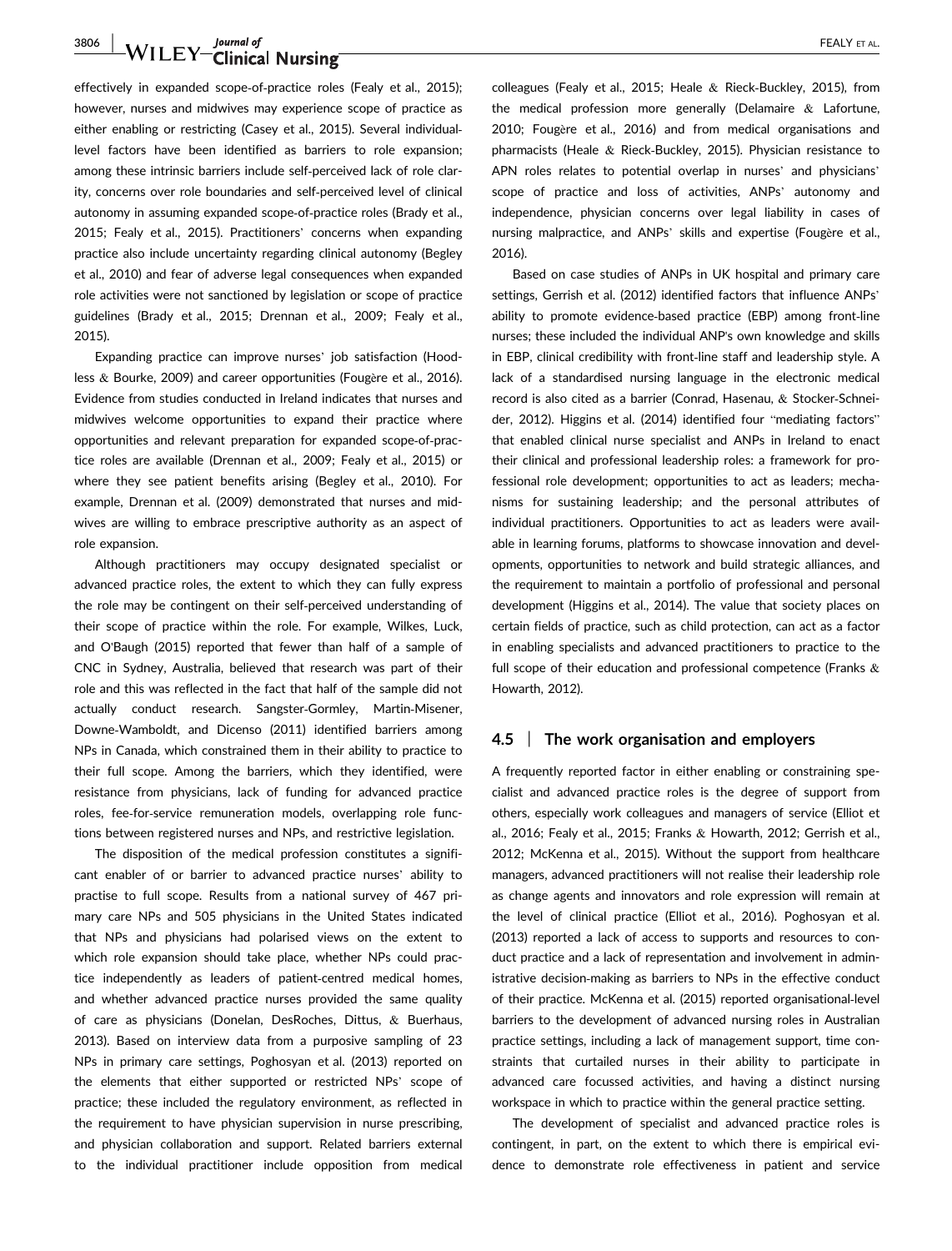outcomes, and much of this evidence comes from practitioner‐generated outcomes data. Franks and Howarth (2012) identified a lack of evidence to support the value of the nurse consultant (NC) role in the United Kingdom as a threat to the role development and this threat inhered in the inability of NCs to engage in research to demonstrate their effectiveness. A key function of the role of specialist and advanced practice nurses and midwives is the ability to engage in and promote EBP. The factors that influence this aspect of the role also include the organisation's commitment to EBP and support from managers and medical colleagues (Gerrish et al., 2012). Campbell and Profetto‐McGrath (2013) reported that the major challenges faced by Canadian clinical nurse specialists in promoting EBP were role strain, lack of support and resources, and role ambiguity.

## **4.6** | **Cost**

Specialist and advanced practice roles offer the potential to reduce health service costs, where otherwise the services are provided by physicians and surgeons, who traditionally command a higher salary than their nurse and midwife counterparts. NPs are viewed as a viable alternative to physicians when dealing with growing healthcare costs, as they can provide cost-effective, high-quality care (Archibald & Fraser, 2013). Hence, where savings to the health system can be demonstrated, this can act as an enabler of role expansion into specialist and advanced practice positions. Findings from the Irish National Evaluation of Clinical Nurse and Midwifery Specialist and Advanced Nurse/Midwife Practitioner Roles (SCAPE) project indicated that the introduction of clinical and advanced practice roles in the Irish health system was, at the very least, cost neutral (Begley et al., 2010). However, a study conducted across twelve OECD countries indicated that the cost savings to be accrued from the proliferation of advanced nursing roles may be less than anticipated, as nurses occupying these roles conduct longer consultations than their medical counterparts and make more referrals, which result in more diagnostic tests (Delamaire & Lafortune, 2010).

One aspect of cost that is cited as a barrier to advanced practice nursing in the United States is reimbursement for services. Several authors have reported that mechanisms for reimbursement present a barrier in relation to aspects like recognition, equity and status, and the extent to which they can deliver service (Sharpe, 2014), or practice within their scope of practice (Poghosyan et al., 2013). Other authors have similarly reported the problem of advanced practitioners in the United States encountering difficulties with reimbursement for services (Malina & Izlar, 2014; Sangster‐Gormley et al., 2011). For example, in a review article, Malina and Izlar (2014) reported the cost of practice doctorate training and restrictions on direct practitioner reimbursements for service under the Medicare programme as barriers to advanced practice registered nursing specialties and certified registered nurse anaesthetists in practicing to the full scope of their education and training. Fee‐for‐service payments for doctors and the risk of loss of income can also act as a barrier to the development of advanced practice roles in primary care (Fougère et al., 2016).

## **5** | **CONCLUSION**

Scope-of-practice issues related to role expansion, role boundaries, clinical jurisdiction and professional regulation continue to exercise national health systems and service organisations, professional regulators, nurses and midwives and the medical profession. These issues get played out in individual countries in the national debates and legislative changes that seek to position nurses as key autonomous professionals offering advanced, but complementary, skills and services in the face of population healthcare needs and demands.

Many developed countries are at very different stages in implementing advanced practice roles (Carney, 2015; Fougère et al., 2016). As they move towards more independent practice, ANPs face both enablers and barriers, both from within and outside the profession, including a failure of regulatory and accrediting bodies to support independent practice, including prescribing privileges, and a lack of endorsement from the medical profession. Legal and scope‐of‐practice regulatory frameworks that circumscribe what nurses and midwives can and cannot do will remain a major barrier to role development and implementation. Regulatory barriers also relate to the need to balance practice restriction with practice expansion (Fealy et al., 2015).

The literature demonstrates that several factors enable nurses and midwives to expand their practice into specialist and advanced practice roles; these include factors intrinsic to the practitioner, including a professional disposition to practice to optimum scope and a desire for career advancement. Factors external to the practitioner, which enable role expansion, are frequently local to the practitioner's workplace, including support from peers, other healthcare professionals and the work organisation. The wider professional and healthcare contexts, which include the service-driven need for nurses and midwives with specialist and advanced clinical skills, is also a major driver of role expansion into specialist and advanced practice roles.

Advance practice nurses and midwives are constrained in their ability to practice to the full extent of their education and training and these constraints exist as regulatory, institutional and cultural barriers (Fealy et al., 2015; Kleinpell et al., 2014). Empirical studies have examined scope of practice from the perspective of practitioners, usually through self‐reports of their practices and/or by eliciting their opinions and perspectives. Studies that have specifically examined enablers and barriers to advanced practice have been, in the main, based on small local studies, often involving purposive samples of practitioners working in certain practice contexts, such as primary care. This fact represents a significant limitation in the evidence base concerning enablers and barriers to specialist and advanced practice. Therefore, review and discursive articles that examine national and regional policies and developments and trends in the field provide important evidence that goes some way to compensating for this lacuna in the empirical evidence.

## **5.1** | **Limitations**

This discursive paper was based on the method of rapid review. Although rapid reviews can be useful in synthesising evidence in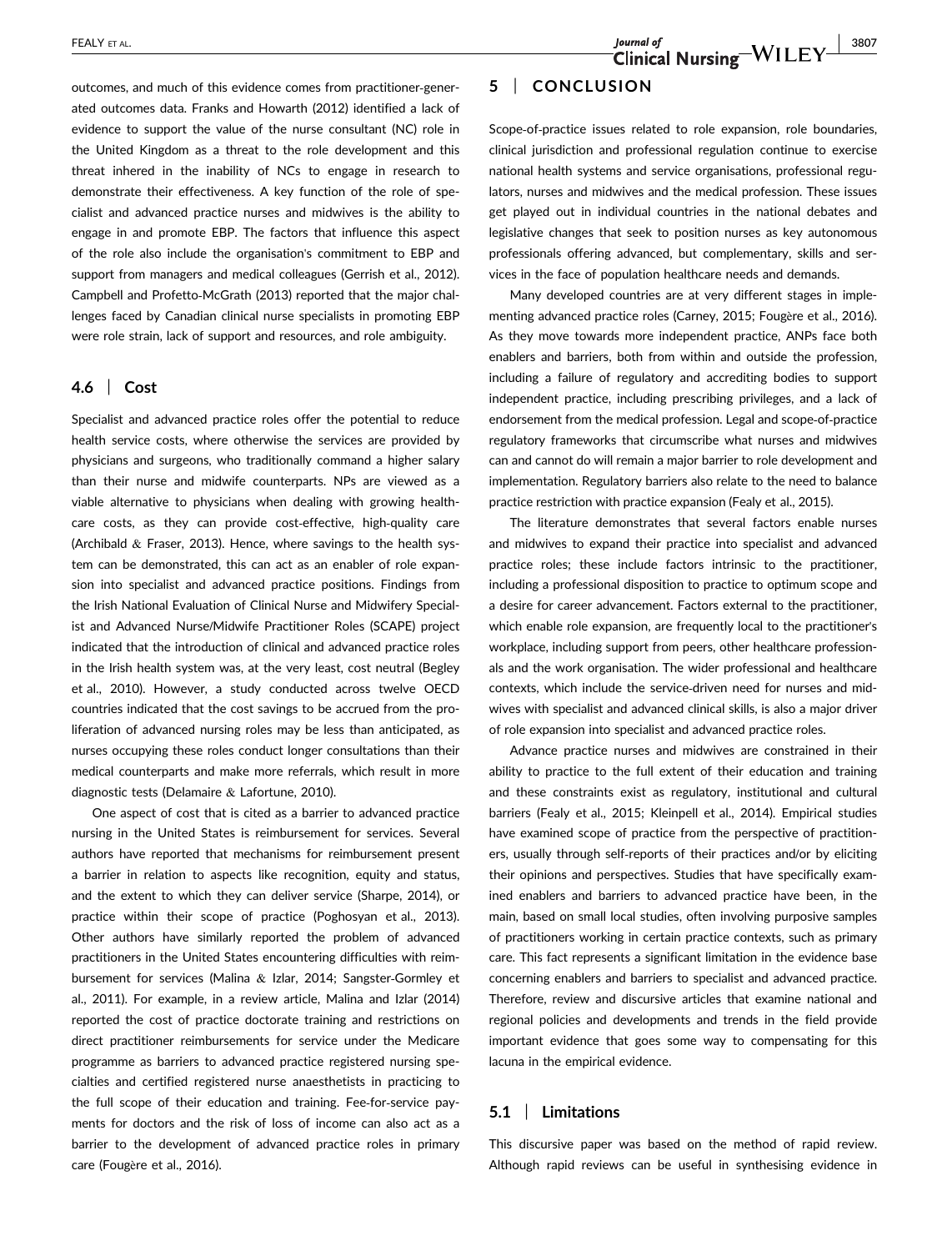**3808** WILEY Clinical Nursing **FEALY ET AL.** 

time-sensitive situations (O'Leary et al., 2017), there are limitations to the method. These include the risk that streamlining the search and screening steps may result in some pertinent evidence being missed, thereby introducing the potential for bias in reporting the evidence (O'Leary et al., 2017), and the risk of uncertainty due to possible over‐reliance on studies that do not meet strict criteria of quality (Tricco et al., 2015). In addition, there are risks that data abstraction can be less rigorous and that review team members may not have sufficient prior training or experience in systematic reviewing to prepare them to use the rapid review method (O'Leary et al., 2017).

## **6** | **RELEVANCE TO CLINICAL PRACTICE**

This discursive paper addressed an enduring and significant challenge for nursing and midwifery across clinical practice, education and professional regulation, as well as wider health and organisational policy and practice. The fact that nursing in developed western countries continues to experience challenges in describing, defining, regulating and successfully enacting expanded scope‐of‐practice roles suggests that disciplinary development in nursing remains iterative and developmental, and is somewhat restricted in its development from both internal and external forces. Enabling nurses and midwives to practice to the full scope of their education and expertise, and thereby maximise their disciplinary contribution to health care, is a global challenge for the disciplines' leaders, a national challenge for professional regulators and a local challenge for healthcare organisations and services that employ nurses and midwives. It is also a challenge for individual practitioners, who are seeking opportunities for role expansion and the fullest expression of the scope of their practice. A global response can come from influential bodies like the World Health Organisation and the International Council of Nurses. National responses can come from nursing and midwifery regulators, working in consort with key stakeholders, including governmental nursing and midwifery policy and health planning units, the academic sector, the medical and other healthcare professionals, employers and practitioners themselves. There is evidence that these multistakeholder collaborations are now taking place in countries like Ireland, where a revised model of advanced practice education and credentialing has been introduced through a multisector partnership approach (Department of Health, 2017).

#### **ACKNOWLEDGEMENTS**

The authors are grateful to Professor Andrew Cashin and Professor Kate Gerrish, who acted as project advisors.

#### **CONFLICT OF INTEREST**

None.

#### **CONTRIBUTIONS**

Study design: MC, LO'C, DO'L, GF, MMcN, RS, DO'B; data collection: GF, DO'L, DS; and manuscript preparation: GF, DO'L.

#### **ORCID**

*Gerard M Fealy* http://orcid.org/0000-0002-0505-9808 *Laserina O'Connor* http://orcid.org/0000-0003-3020-9246 *Rita Smith* http://orcid.org/0000-0002-9090-9642

## **REFERENCES**

- Archibald, M. M., & Fraser, K. (2013). The potential for nurse practitioners in health care reform. *Journal of Professional Nursing*, *29*, 270– 275.<https://doi.org/10.1016/j.profnurs.2012.10.002>
- Baxter, P., DiCenso, A., Donald, F., Martin-Misener, R., Opsteen, J., & Chambers, T. (2013). Continuing education for primary health care nurse practitioners in Ontario, Canada. *Nurse Education Today*, *33*(4), 353–357.<https://doi.org/10.1016/j.nedt.2012.07.018>
- Begley, C., Murphy, K., Higgins, A., Elliott, N., Lalor, J., Sheerin, F., … MacNeela, P. (2010). *Evaluation of clinical nurse and midwife specialist and advanced nurse and midwife practitioner roles in Ireland (SCAPE) Final Report*. Dublin, Ireland: National Council for the Professional Development of Nursing and Midwifery.
- Bradway, C., Trotta, R., Bixby, M. B., McPartland, E., Wollman, C. M., Kapustka, H., … Naylor, M. D. (2012). A qualitative analysis of an advanced practice nurse‐directed transitional care model intervention. *The Gerontologist*, *52* (3), 394–407.<https://doi.org/10.1093/geront/gnr078>
- Brady, A. M., Fealy, G., Rohde, D., Casey, M., Hegarty, J., Kennedy, C., … Prizeman, G. (2015). 'Am I covered?': An analysis of a national enquiry database on scope of practice. *Journal of Advanced Nursing*, *71*(10), 2402–2412.<https://doi.org/10.1111/jan.12711>
- Brassard, A., & Smolenski, M. (2011). *Removing barriers to advanced practice registered nurse care: Hospital privileges*. Washington, DC: AARP Public Policy Institute.
- Browne, A. J., & Tarlier, D. S. (2008). Examining the potential of nurse practitioners from a critical social justice perspective. *Nursing Inquiry*, *15*(2), 83–93.<https://doi.org/10.1111/j.1440-1800.2008.00411.x>
- Bryant-Lukosius, D., DiCenso, A., Browne, G., & Pinelli, J. (2004). Advanced practice nursing roles: Development, implementation and evaluation. *Journal of Advanced Nursing*, *48*(5), 519–529. [https://doi.](https://doi.org/10.1111/j.1365-2648.2004.03234.x) [org/10.1111/j.1365-2648.2004.03234.x](https://doi.org/10.1111/j.1365-2648.2004.03234.x)
- Campbell, T. D., & Profetto-McGrath, J. (2013). Skills and attributes required by clinical nurse specialists to promote evidence‐based practice. *Clinical Nurse Specialist*, *27*(5), 245–254. [https://doi.org/10.](https://doi.org/10.1097/NUR.0b013e3182a0ba68) [1097/NUR.0b013e3182a0ba68](https://doi.org/10.1097/NUR.0b013e3182a0ba68)
- Carney, M. (2015). Regulation of advanced nurse practice: Its existence and regulatory dimensions from an international perspective. *Journal of Nursing Management*, *24*(1), 105–114. [https://doi.org/10.1111/](https://doi.org/10.1111/jonm.12278) [jonm.12278](https://doi.org/10.1111/jonm.12278)
- Casey, M., Fealy, G., Kennedy, C., Hegarty, J. M., Prizeman, G., McNamara, M., … Rhode, D. (2015). Nurses', midwives' and key stakeholders' experiences and perceptions of a scope of nursing and midwifery practice framework. *Journal of Advanced Nursing*, *71*(6), 1227–1237.<https://doi.org/10.1111/jan.12603>
- Cashin, A., Buckley, T., Donoghue, J., Heartfield, M., Bryce, J., Cox, D., … Dunn, S. C. (2015). Development of the nurse practitioner standards for practice Australia. *Policy, Politics, & Nursing Practice*, *16*(1–2), 27– 37.<https://doi.org/10.1177/1527154415584233>
- Conrad, D., Hasenau, S. M., & Stocker-Schneider, J. (2012). Identifying the barriers to use of standardized nursing language in the electronic health record by the ambulatory care nurse practitioner. *Journal of the American Academy of Nurse Practitioners*, *24*, 443–451. [https://](https://doi.org/10.1111/j.1745-7599.2012.00705.x) [doi.org/10.1111/j.1745-7599.2012.00705.x](https://doi.org/10.1111/j.1745-7599.2012.00705.x)
- Darker, C. D. (2013). *Integrated healthcare in Ireland: A critical analysis and a way forward*. Dublin, Ireland: Adelaide Health Foundation/Trinity College Dublin.